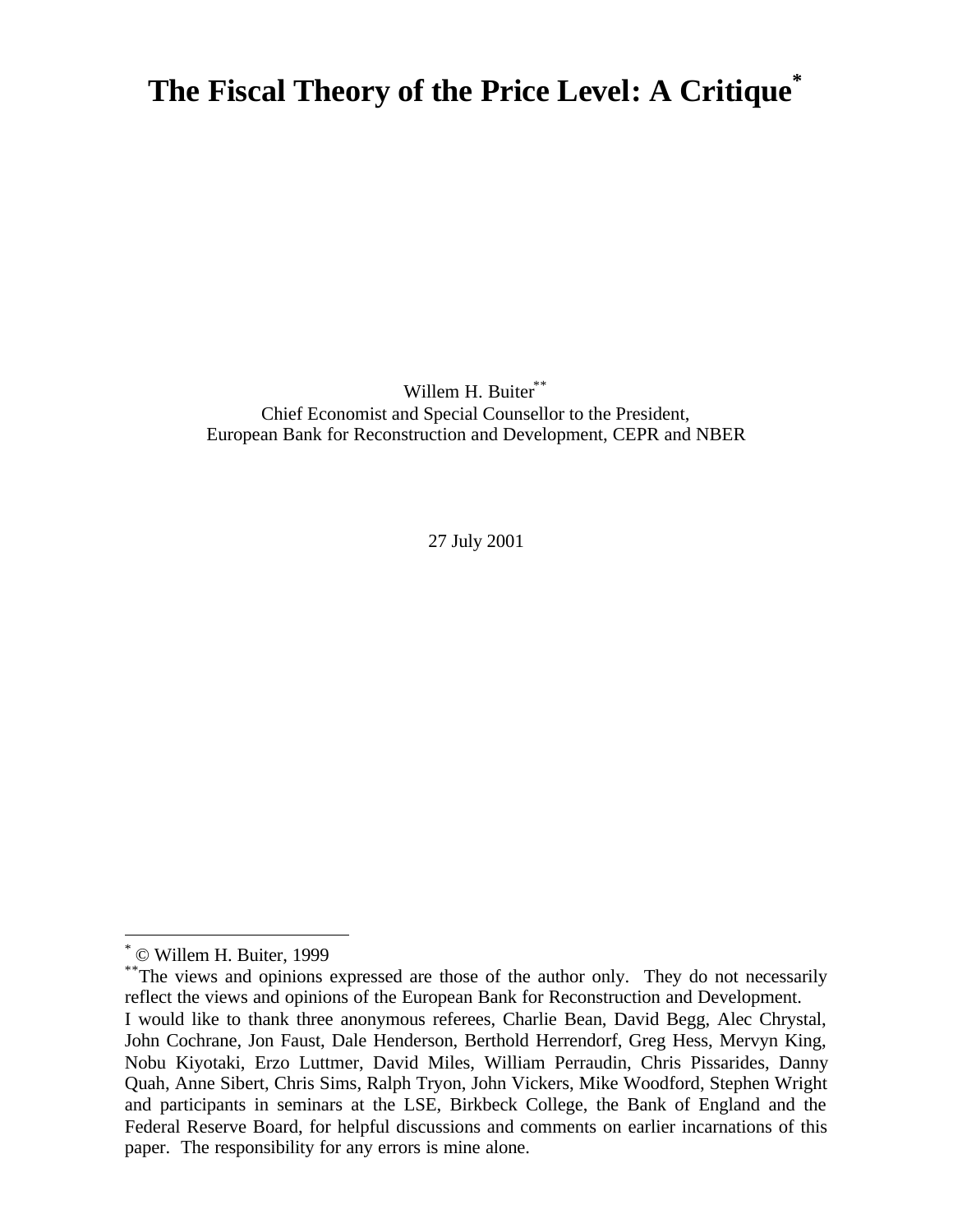# **Abstract**

This paper argues that the 'fiscal theory of the price level' (*FTPL*) has feet of clay.

The source of the problem is a fundamental *economic* misspecification. The FTPL confuses two key building blocks of a model of a market economy: budget constraints, which must be satisfied identically, and market clearing or equilibrium conditions. The FTPL asssumes that the government's intertemporal budget constraint needs to be satisfied only *in equilibrium*.

This economic misspecification has far-reaching implications for the mathematical properties of the equilibria supported by models that impose the structure of the FTPL. It produces a rash of contradictions and anomalies.

**JEL classifications**: E31, E41, E51, E52, E62, E63.

**Key words**: Fiscal theory of the price level; Ricardian fiscal-financial monetary programmes; government budget constraint; price level indeterminacy.

**Author**: Willem H. Buiter, European Bank for Reconstruction and Development, One Exchange Square, London EC2A 2JN. UK Tel. #44-20-73386805 Fax. #44-20-73386110/6111 E-mail: buiterw@ebrd.com Web page: http://www.nber.org/wbuiter/index.htm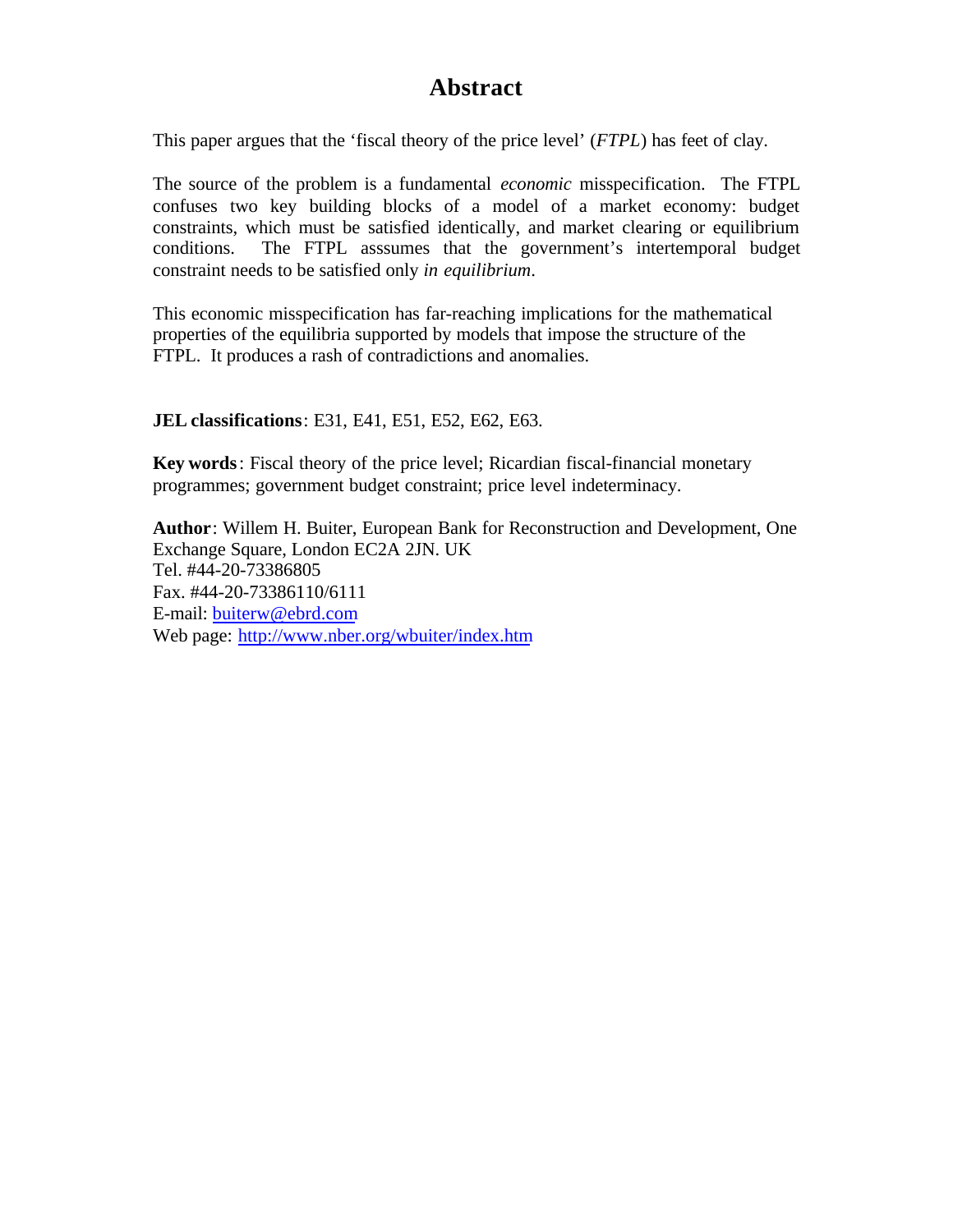## **1 Introduction**

The thesis of this paper is that the 'fiscal theory of the price level' (FTPL) is fatally flawed.<sup>1</sup> An economic misspecification is the origin of the problem. The FTPL confuses two key building blocks of models of a market economy: budget constraints and equilibrium conditions. Specifically, it denies that the government's intertemporal budget constraint must hold as an identity, that is, for all admissible values of the variables entering the budget constraint. Instead it requires it to be satisfied only *in equilibrium*.

Property rights, contract enforcement, budget constraints and voluntary exchange are defining features of transactions among private agents in a market economy. Certain transactions between the government and private agents allow for a form of legal 'involuntary exchange'. Unrequited transfers between the private and public sectors, that is, transfers without value-equivalent or utility-equivalent *quidpro-quo,* are allowed. This reflects the government's ability to tax, the expression of its monopoly of the legitimate use of force - the power to prescribe and proscribe behaviour. This same power is reflected in the government's ability to declare certain of its liabilities to be legal tender.

For a given structure of property rights and contract enforcement, budget constraints define bounds on the uses and sources of funds, and therefore on decision rules, that must be satisfied by economic agents. Budget constraints apply equally to

<sup>&</sup>lt;sup>1</sup> The seminal contributors, that is, the original exponents of the FTPL, are Begg, and Haque. (1984), followed by Auernheimer. and Contreras. (1990,. 1991, 1995). Later contributors tend not to credit (or debit) these earlier authors appropriately. The recent revival includes Leeper (1991), Leeper and Sims. (1994), Woodford (1994, 1995, 1996, 1998a,b), Sims (1994, 1997), Cochrane (1996, 1999a,b,c), Dupor (1997), Loyo (1997a,b), Luttmer (1997), Olivei (1997); critical evaluations include Canzoneri, *et. al*. (1998a,b), Buiter (1998, 1999), McCallum (1998), Clements *et. al*. (1998) and Janssen *et. al*. (1999).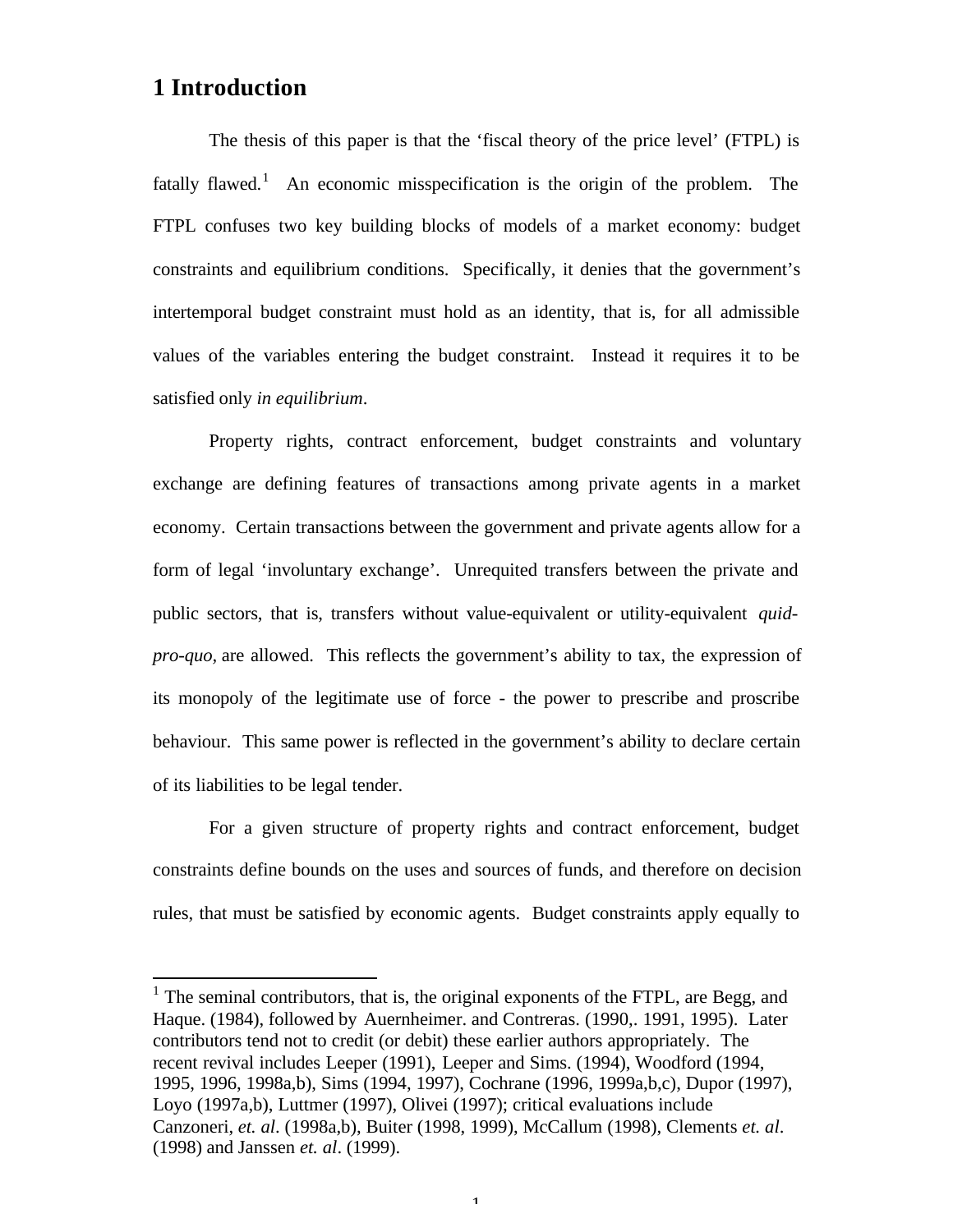private agents (households and firms<sup>2</sup>) and to the government. They apply to agents who are (and/or perceive themselves to be) small according to some appropriate metric. Examples are competitive, price-taking households and firms, or households and firms that take tax rates and public spending plans to be exogenous.

Budget constraints also apply to agents who are (and perceive themselves to be) large, as in the case of monopolistic or monopsonistic firms and of a government which recognises the impact of its past, current and future actions on equilibrium prices and quantities. They apply to optimising agents, to satisficing agents, and to agents who follow ad-hoc decision rules. They apply to non-monetary economies and to economies with inside or outside, commodity or fiat money. They apply to economies in which the supply of fiat money is a government monopoly, as is the case in most of the FTPL literature, including this paper.

Specifying the appropriate budget constraints is not always straightforward. Concepts like default, insolvency and bankruptcy are often difficult to formalise in models with incomplete markets. Even in deterministic models with complete markets but incomplete market participation, such as infinite-horizon models of market economies with overlapping generations, the government's solvency constraint, usually a 'no-Ponzi-finance' condition on the terminal indebtedness of economic agents, is awkward to rationalise in terms of generally acceptable primitive assumptions. $3$  The model used in this paper is deterministic and has complete markets. The current version of the paper is restricted to the finite-horizon case for which the specification of the appropriate intertemporal budget constraint is unambiguous and straightforward. All key results can be shown to carry over,

 $\overline{a}$ 

 $2 \text{ In the complete markets models under certainty considered in this paper, the budget.}$ constraint of the firm is that (the present discounted value of current and future) profits be non-negative.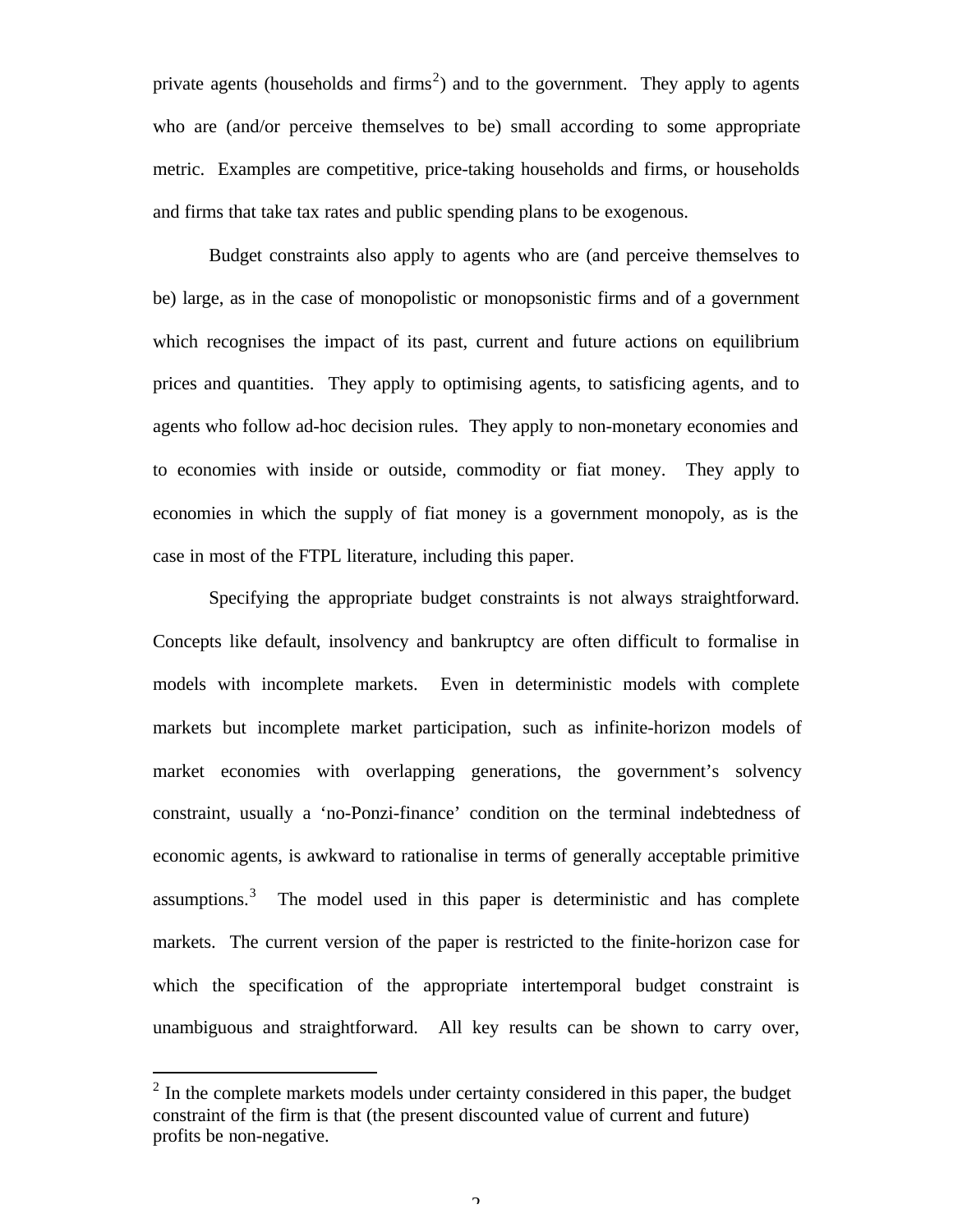however, to the infinite-horizon case, with the standard infinite-horizon solvency constraint (see Buiter (1998, 2000)).

A *fiscal-financial-monetary programme or FFMP* is a complete set of rules specifying public spending, taxes, transfers, money issuance (seigniorage) and bond issuance in each period. $4$ 

The FTPL is based on the distinction between *Ricardian* and *non-Ricardian* FFMPs. In what follows, the government is to be interpreted as the consolidated general government and central bank. The government spends on goods and services, makes transfer payments and raises taxes, borrows and issues monetary liabilities. When it cannot meet its contractual debt obligations (interest payments and repayment of principal) exactly, it either defaults or has to dispose of its 'supersolvency' surpluses.

The government faces an intertemporal budget constraint or solvency constraint. A *Ricardian* FFMP requires that the government's solvency constraint hold for all admissible sequences of the variables entering into the government's intertemporal budget constraint. That is, the government's intertemporal budget constraint holds *identically*, not just *in equilibrium*. With a Ricardian rule, either the government restricts itself to FFMPs that permit it to always meet its contractual debt obligations exactly, or the government will fail to meet its contractual debt obligations. In the latter case, the government's intertemporal budget constraint codetermines the *public debt revaluation factor* (which can be a default discount factor or a 'supersolvency premium') on the public debt. In other words, the government's intertemporal budget constraint becomes a pricing kernel for the public debt,

 $3$  See Buiter. and Kletzer. (1998).

<sup>&</sup>lt;sup>4</sup> and, for stochastic models, in each state of nature.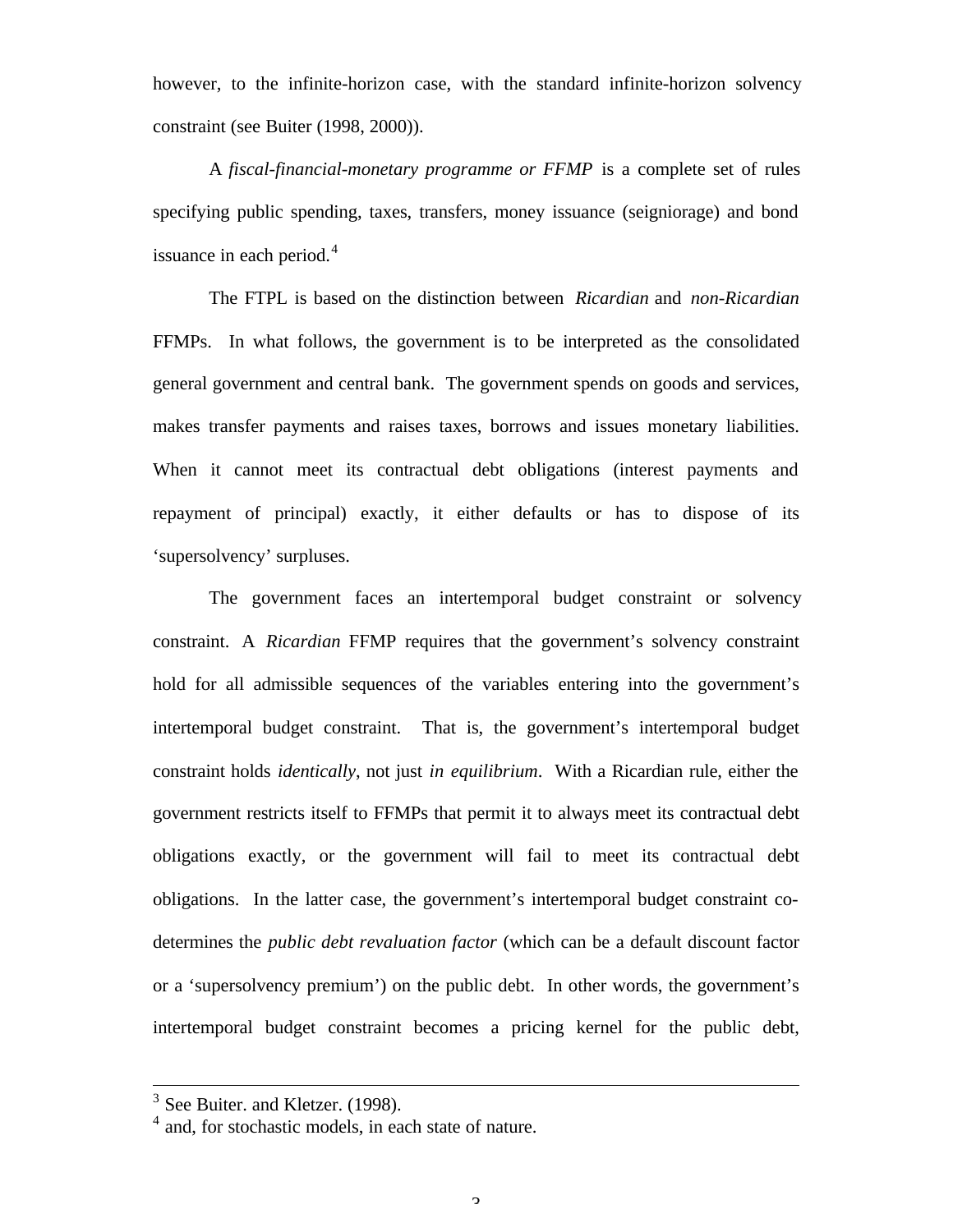determining the *effective* value of the public debt and overriding its *notional* or *contractual* value. Default or 'supersolvency' are not permitted.

A *non-Ricardian* FFMP requires the government's solvency constraint to hold only in equilibrium. It also requires the government to meet its contractual debt obligations exactly.

A Ricardian FFMP does not, generically, allow a configuration in which the government is able to meet exactly all its contractual debt obligations, while at the same time fixing exogenously complete sequences for real public spending, real taxes net of transfers and real seigniorage. At least one element in one of these spending, tax or seigniorage sequences must be endogenously (or residually) determined to ensure that the government's solvency constraint is *always* satisfied and all contractual debt obligations are honoured. When the government has to meet its outstanding debt obligations exactly, a Ricardian FFMP has to have one degree of freedom left in it.

A non-Ricardian FFMP does permit the government to fix exogenously complete sequences of real public spending, real net taxes and real seigniorage while requiring at the same time that it meet its outstanding contractual obligations exactly. The government's intertemporal budget constraint has to hold *in equilibrium only*. Without this relaxation of the conditions under which the government's budget constraint must hold, a non-Ricardian FFMP is over-determined. It is clear that, in general, the government will not be able to meet its outstanding contractual debt obligations exactly, for all admissible value of the variables entering the government's intertemporal budget constraint, including, specifically, the initial value of the general price level. However, if, the government has a positive initial stock of nominally denominated contractual debt outstanding, and if the present discounted value of its

4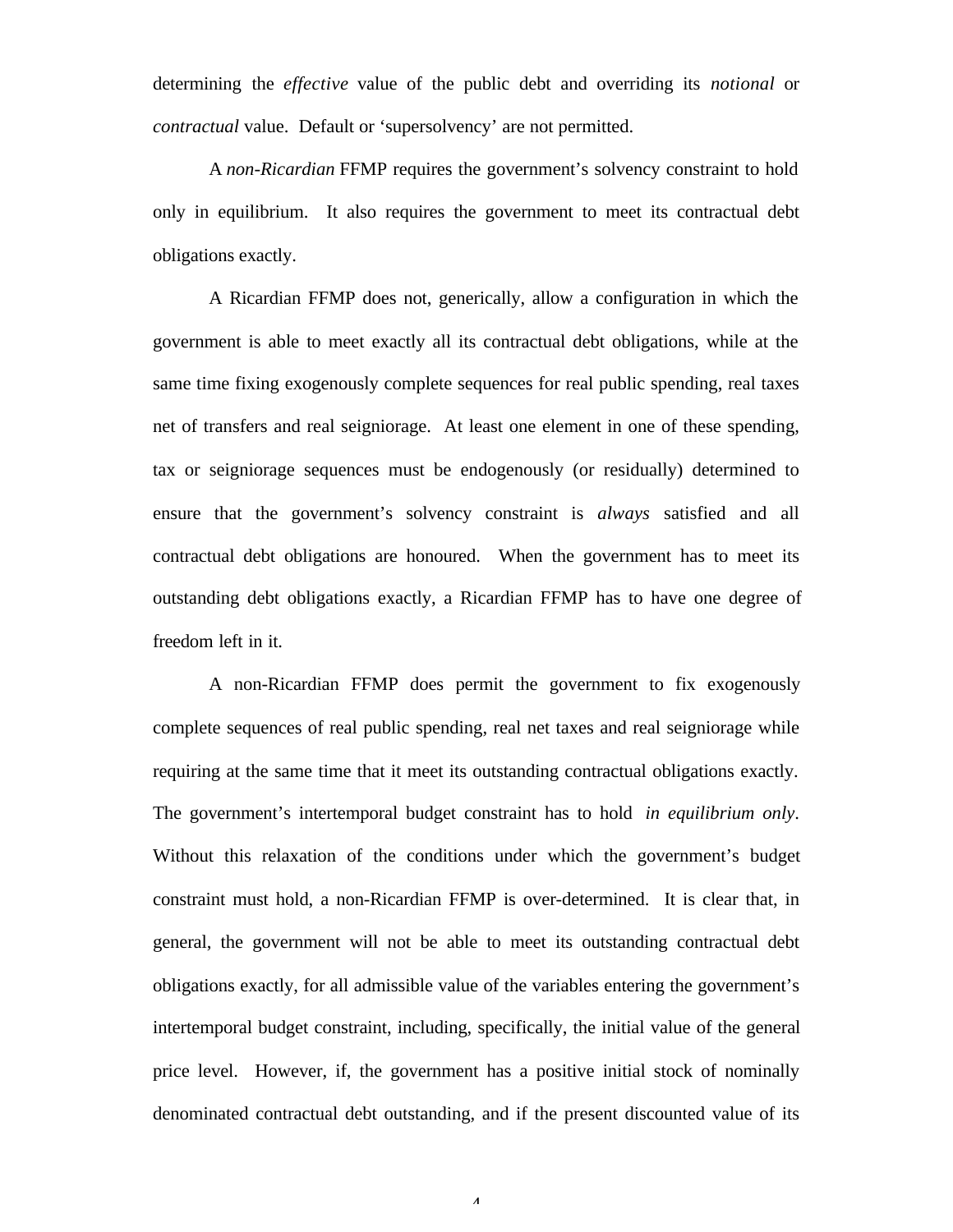future primary surpluses plus seigniorage also happens to be positive, there exists a unique value of the initial general price level that will equate the real value of the outstanding stock of contractual debt obligations to the present discounted value of future primary surpluses plus seigniorage. Since non-Ricardian FFMPs only require the government's intertemporal budget constraint to hold *in equilibrium*, the FTPL takes the unique initial price level that satisfies the governments intertemporal budget constraint and allows the government to meet its contractual debt obligations exactly, to be the first element of its equilibrium sequence for the general price level. The same argument applies to later values of the general price level.

The general price level under the (overdetermined) non-Ricardian FFMP therefore plays the role that the endogenous public debt revaluation factor plays under an overdetermined Ricardian FFMP. This paper shows that the attempt to let the general price level mimic the role of the public debt revaluation factor leads to contradictions and anomalies.

### **2 The model**

I use a simple dynamic competitive equilibrium model with a representative private agent and a government sector, consisting of a consolidated fiscal authority and central bank. There is no uncertainty and markets are complete. Time, indexed by *t*, is measured in discrete intervals of equal length, normalised to unity. There is a finite number of periods, *N*, indexed by  $t$ ,  $1 \le t \le N$ . Initial contractual asset stocks are predetermined.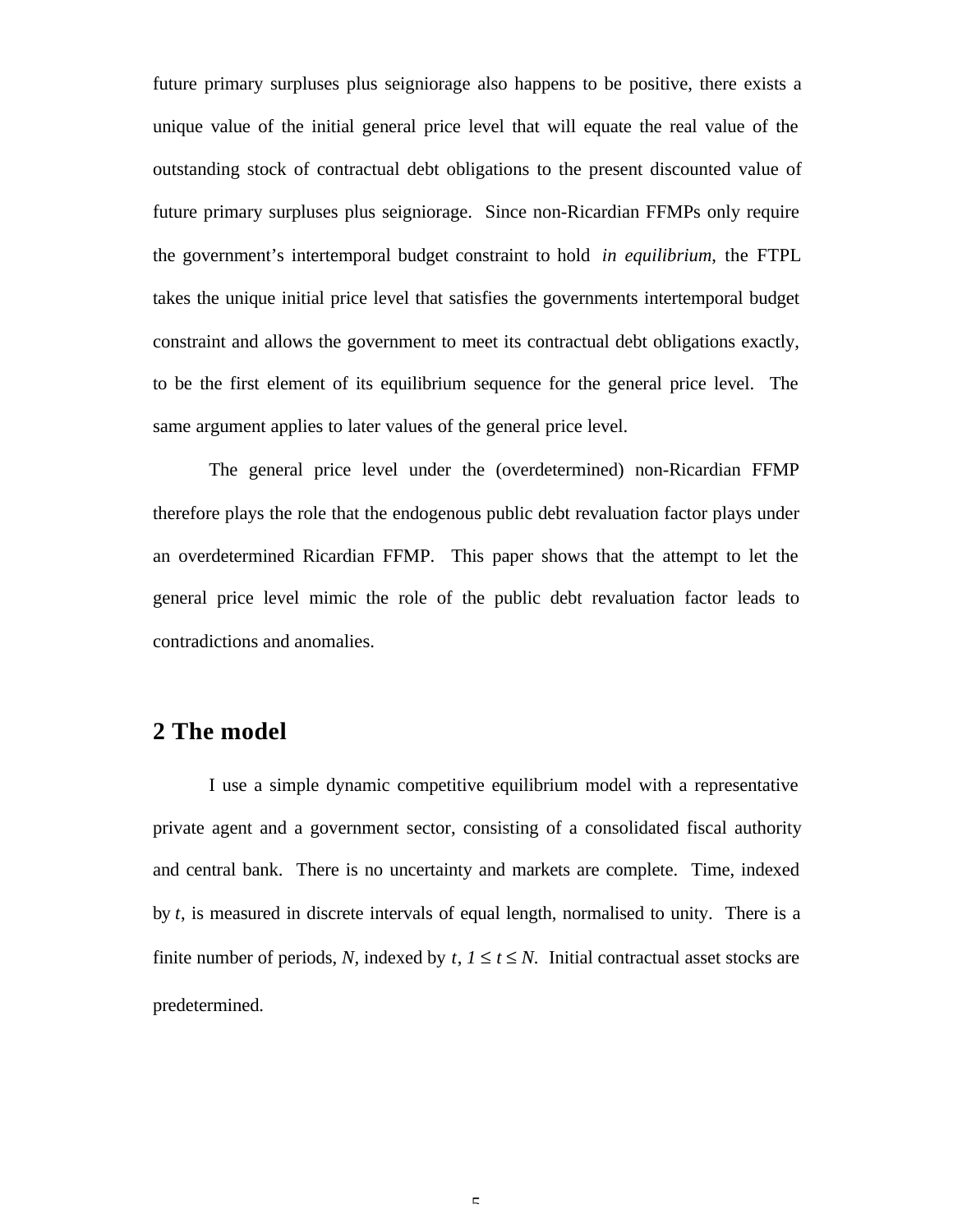### *2.1 Household behaviour*

Households are price takers in all markets in which they transact. They receive an exogenous perishable endowment,  $y_t > 0$ , each period, consume  $c_t \ge 0$ and pay net real lump-sum taxes  $t<sub>t</sub>$ . They have access to three stores of value: noninterest-bearing fiat money (a liability of the government); a nominal one-period bond with a *notional* or contractual money price  $P_t^B \ge 0$  in period *t*, which entitles the buyer to a single contractual nominal coupon payment worth  $\Gamma > 0$  units of money in period *t+1*; and a real or index-linked one-period bond with a *notional* or contractual money price  $P_t^b \ge 0$  in period *t*, which entitles the buyer to a single contractual coupon payment worth  $g > 0$  units of real output in period  $t+1$ . The quantities of money, nominal bonds and real bonds outstanding at the end of period *t* (and the beginning of period  $t+1$ ) are denoted  $M_t$ ,  $B_t$  and  $b_t$ , respectively. The money price of output in period *t* is *Pt*. The government is assumed to have a monopoly of the issuance of base money, so  $M_t \geq 0$ ,  $0 \leq t \leq N$ .

Let  $i_{t,t+1}$  the one-period risk-free nominal interest rate in period t and  $r_{t,t+1}$  the one-period risk-free real interest rate in period *t.* By arbitrage it follows that

$$
1 + i_{t,t+1} = \frac{\Gamma}{P_t^B} = \frac{P_{t+1}g}{P_t^b} = (1 + r_{t,t+1})\frac{P_{t+1}}{P_t}
$$
(1)

Notional or contractual bond prices are the prices that prevail if the contractual payments ( $\Gamma$  or  $g$ ) are certain to be made exactly. The effective bond prices are the prices that actually prevail, if the government does not meet its contractual obligations exactly.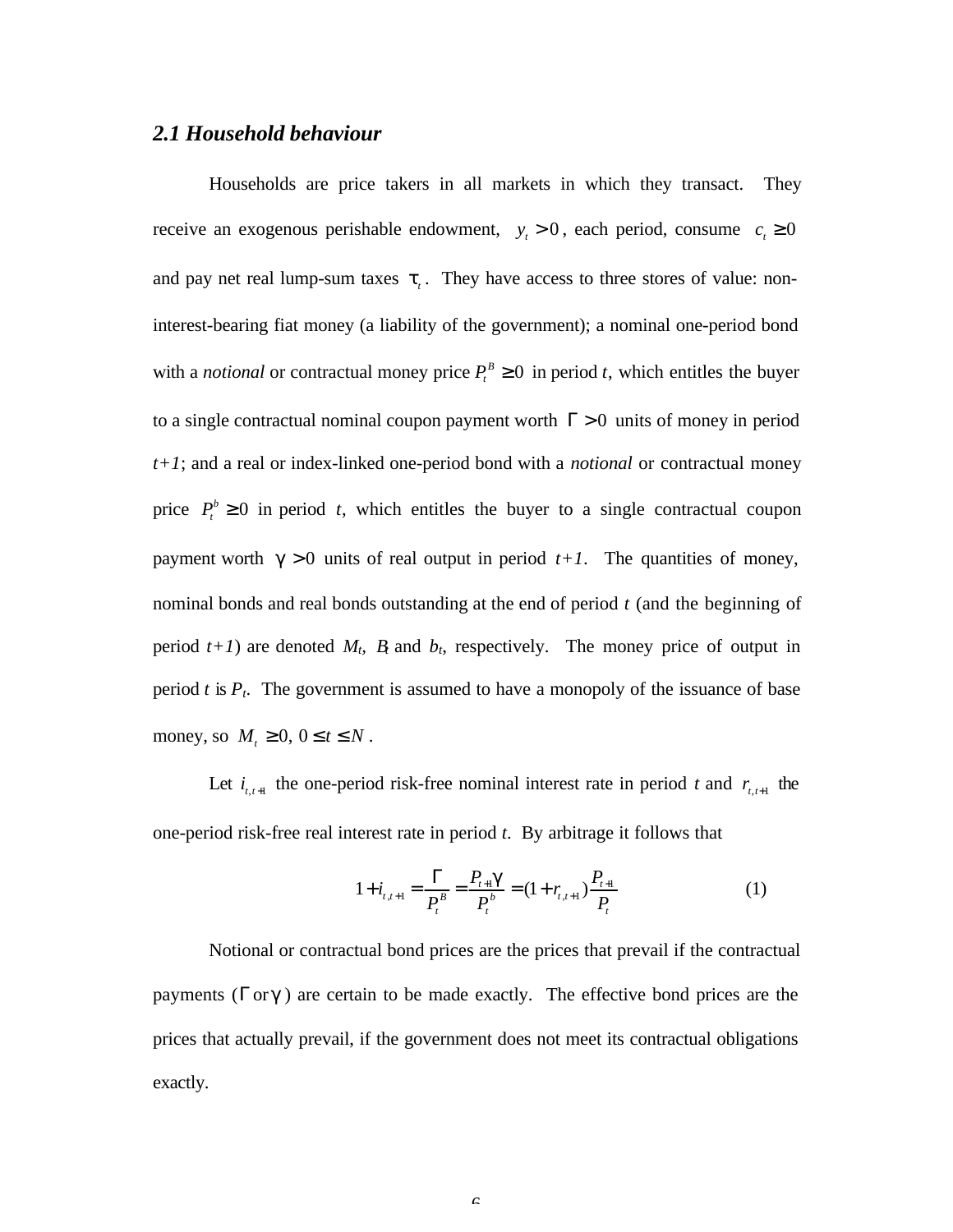When the government does not meet its contractual obligations exactly, its debt is be valued at effective prices,  $\tilde{P}_t^B$  and  $\tilde{P}_t^b$  respectively. Assume that all debt has equal seniority, that is, any resources available for debt service are pro-rated equally over all outstanding contractual debt. Let  $D_{t,t+1}$  denote the fraction of the contractual payments due in period  $t+1$  that is actually paid. That is, the actual payments in period  $t+1$  on the two debt-instruments issued in period  $t$  are

$$
\tilde{\Gamma}_{t+1} = D_{t,t+1} \Gamma \tag{2}
$$

$$
\tilde{\mathbf{g}}_{t+1} = D_{t,t+1} \mathbf{g} \tag{3}
$$

It follows immediately that

$$
\tilde{P}_t^B = D_{t,t+1} P_t^B \tag{4}
$$

$$
\tilde{P}_t^b = D_{t,t+1} P_t^b, \qquad (5)
$$

I shall refer to  $D_{t,t+1}$  as the *public debt revaluation factor* for the notional value of the public debt outstanding at the end of period *t*. When  $0 \le D_{t,t+1} < 1$ , the debt revaluation factor can be interpreted as a default discount factor.

Note that

$$
1 + i_{t,t+1} = \frac{\tilde{\Gamma}_{t+1}}{\tilde{P}_t^B} = \frac{P_{t+1}\tilde{g}_{t+1}}{\tilde{P}_t^b} = \left(1 + r_{t,t+1}\right)\frac{P_{t+1}}{P_t}
$$
(6)

In principle, households or firms can default as well as the government. However, throughout the FTPL literature, households and firms have been assumed to satisfy their budget constraints identically. The single-period household budget identity is, for  $1 \le t \le N$ 

$$
M_{t} - M_{t-1} + \tilde{P}_{t}^{B} B_{t} - D_{t-1} \Gamma B_{t-1} + \tilde{P}_{t}^{b} b_{t} - D_{t-1,t} \mathbf{g} P_{t} b_{t-1} = P_{t} (y_{t} - t_{t} - c_{t}) \tag{7}
$$

The solvency constraint of the household is that at the end of period *N*, the household cannot have positive debt,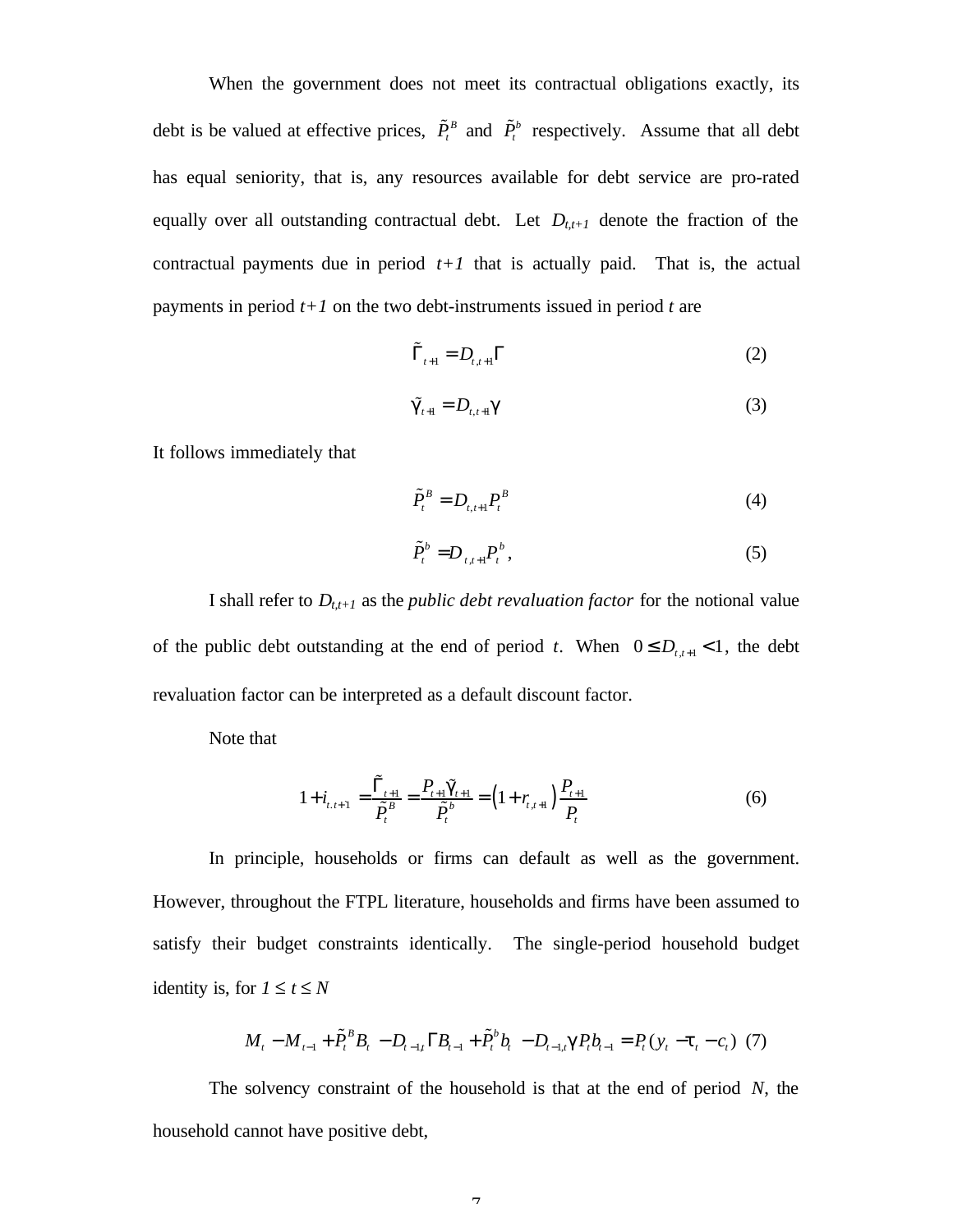$$
\tilde{P}_N^B B_N + \tilde{P}_N^b b_N \ge 0
$$
\n(8)

I only consider equilibria in which money is weakly dominated as a store of value, that is, equilibria supporting a non-negative nominal interest rate sequence. The motive for holding money is that end-of-period real money balances are an argument in the direct felicity function. To keep the analysis as transparent as possible, the period felicity function is assumed to be iso-elastic and money is assumed to enter it in an additively separable manner. All key propositions in this paper would go through for more general functional forms and for most alternative ways of introducing money into the model including 'money in the shopping function' and 'money in the production function'. For the strict Clower (1967) cashin-advance models, there exists no finite-horizon equilibrium with a positive price of money unless one introduces another 'closure rule' to ensure that money is accepted in exchange for goods and services in the last period of the model.

The representative competitive consumer maximises the utility functional given in equation (9) defined over non-negative sequences of consumption and endof-period real money balances subject to (7) and (8) and given the initial contractual asset stocks. It takes the tax sequence as given.

$$
u_{t} = \sum_{j=0}^{N-t} \left[ \frac{1}{1 - h} c_{t+j}^{1-h} + f \frac{1}{1 - h} \left( \frac{M_{t+j}}{P_{t+j}} \right)^{1-h} \right] \left( \frac{1}{1 + d} \right)^{j}
$$
  

$$
c_{t+j}, M_{t+j} \ge 0; \mathbf{h}, \mathbf{f}, \mathbf{d} > 0
$$
 (9)

Since utility is increasing in consumption and real balances, (8) will hold with equality.

The contractual values of the initial financial asset stocks are predetermined, that is,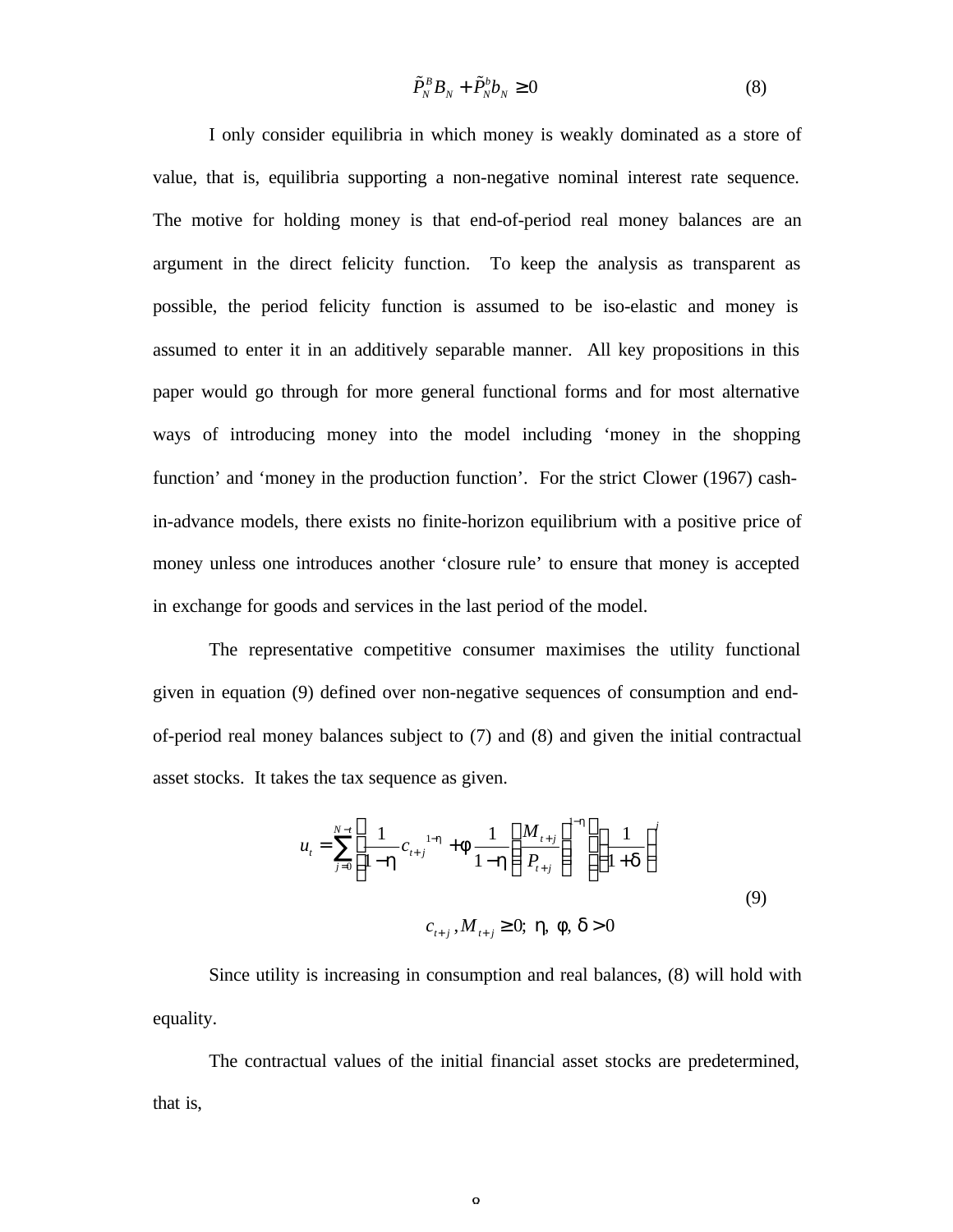$$
B_0 = \overline{B}_0
$$
  
\n
$$
b_0 = \overline{b}_0
$$
  
\n
$$
M_0 = \overline{M}_0 > 0
$$
\n(10)

Let  $R_{t-1:t+j}$  be the nominal discount factor between periods *t-1* and *t+j*, that is,

$$
R_{i-1i+j} = \prod_{k=0}^{j} \frac{1}{1 + i_{i-1+k, i+k}}
$$
 for  $j \ge 0$   
= 1 for  $j = -1$  (11)

Solving the household budget identity (7) forward recursively, using (2)-(6) yields

$$
D_{t-1,t} \left( \Gamma B_{t-1} + P_t \mathbf{g} b_{t-1} \right) \ge \sum_{j=0}^{N-t} R_{t,t+j} \left( P_{t+j} \left( c_{t+j} + \mathbf{t}_{t+j} - y_{t+j} \right) + \left( M_{t+j} - M_{t+j-1} \right) \right) + R_{t,N} \left( \tilde{P}_N^B B_N + \tilde{P}_N^b b_N \right)
$$
\n(12)

Specifically, in the initial period,  $t = 1$ , we have, imposing the household solvency constraint (8),

$$
D_{0,1}(\Gamma P_0 + P_{\mathbf{S}} \mathbf{B}_0) \ge \sum_{j=0}^{N-1} R_{1,1+j} (P_{1+j} (c_{1+j} + \mathbf{t}_{1+j} - y_{1+j}) + (M_{1+j} - M_{1+j-1})) \tag{13}
$$

The household optimal consumption programme is characterised by

$$
\left(\frac{c_{t+1}}{c_t}\right)^h = (1 + r_{t,t+1})(1 + d)^{-1} \qquad 1 \le t \le N - 1 \qquad (14)
$$

$$
\frac{M_t}{P_t} = c_t \left[ f \left( \frac{1 + i_{t, t+1}}{i_{t, t+1}} \right) \right]^{\frac{1}{h}} \qquad 1 \le t \le N - 1 \qquad (15)
$$

$$
\frac{M_N}{P_N} = c_N \mathbf{f}^{\frac{1}{h}}
$$
\n(16)

Equation (15) is the familiar optimality condition relating the optimal money stock in period *t* to optimal consumption in every period but the last. The money-inthe-direct-utility-function approach views money as a consumer durable yielding a flow of unspecified liquidity services each period. In the last period, *N*, money only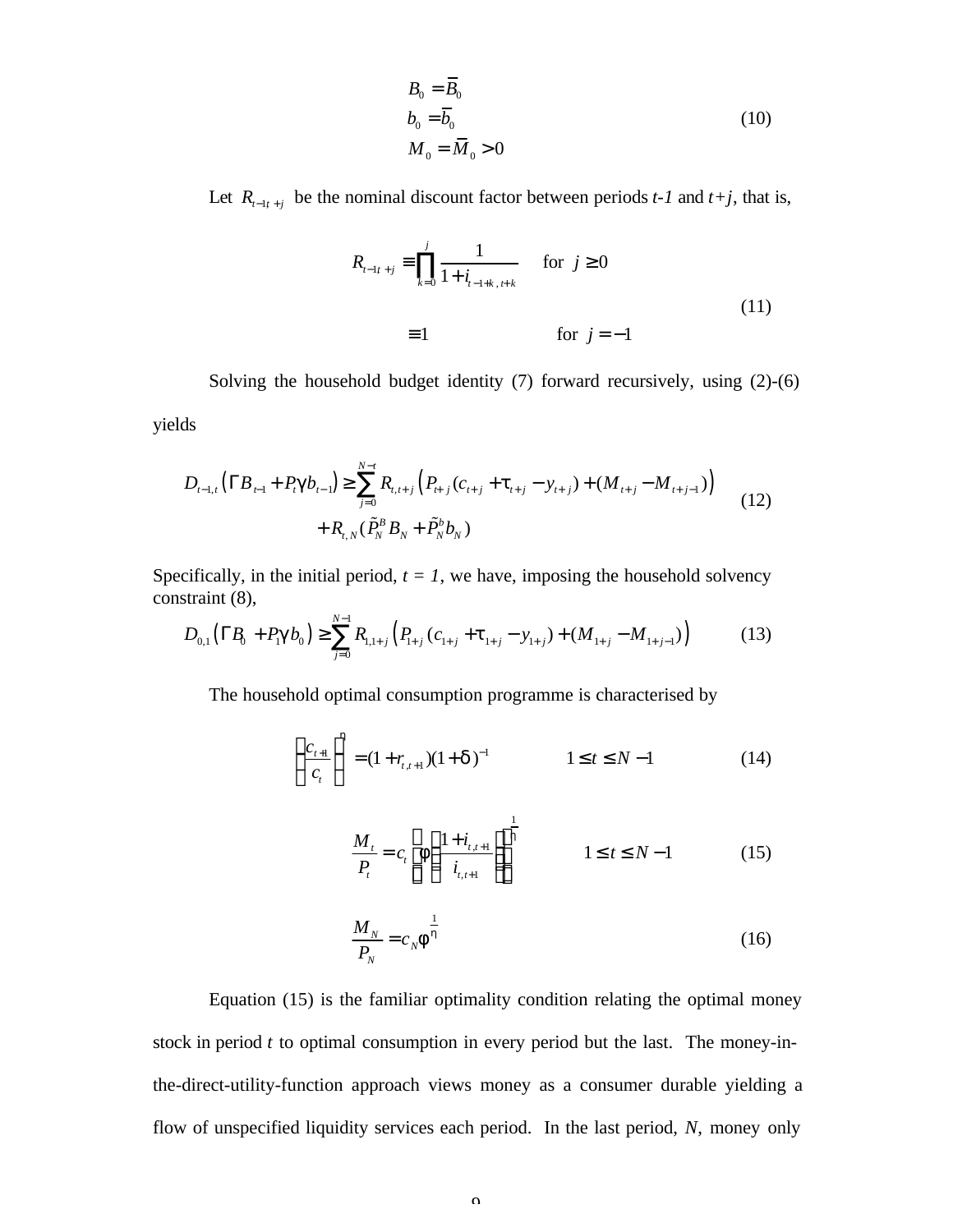has value because of the liquidity services it yields that period. Effectively, real money balances in period *N* become a perishable commodity*,* as shown in equation (16), which does not involve any intertemporal relative price.

### *2.2 The government*

The government sector is made up of the consolidated fiscal and monetary authorities. Its decision rules are exogenously given, subject only its solvency constraint or intertemporal budget constraint. The government's single-period budget identity for  $1 \le t \le N$  is given in (17), its solvency constraint in (18),

$$
M_{t} - M_{t-1} + \tilde{P}_{t}^{B} B_{t} - D_{t-1,t} \Gamma B_{t-1} + \tilde{P}_{t}^{B} b_{t} - P_{t} D_{t-1,t} \mathbf{g} b_{t-1} \equiv P_{t} (g_{t} - \mathbf{t}_{t}) \tag{17}
$$

$$
\tilde{P}_N^B B_N + \tilde{P}_N^b b_N \le 0 \tag{18}
$$

The government's single-period budget identity and solvency constraint imply that, for  $1 \le t \le N$ 

$$
D_{t-1,t} \left( \Gamma B_{t-1} + P_t \mathbf{g} b_{t-1} \right) \le \sum_{j=0}^{N-t} R_{t,t+j} \left( P_{t+j} \left( \mathbf{t}_{t+j} - g_{t+j} \right) + \left( M_{t+j} - M_{t+j-1} \right) \right) \tag{19}
$$

Specifically, in the initial period,

$$
D_{0,1}(\Gamma B_0 + P_{\mathbf{1}}\mathbf{g} b_0) \leq \sum_{j=0}^{N-t} R_{1,1+j} (P_{1+j}(\mathbf{t}_{1+j} - g_{1+j}) + (M_{1+j} - M_{1+j-1}))
$$
(20)

For simplicity, assume (20) holds with equality (as it will in equilibrium because of the household's intertemporal budget constraint (13)). Should one impose the constraint that  $0 \le D_{0,1} \le 1$ ? This rules out both  $D_{0,1} < 0$  (notional debtors can be effective creditors and vice versa) and  $D_{0,1} > 1$  (the default discount factor can be a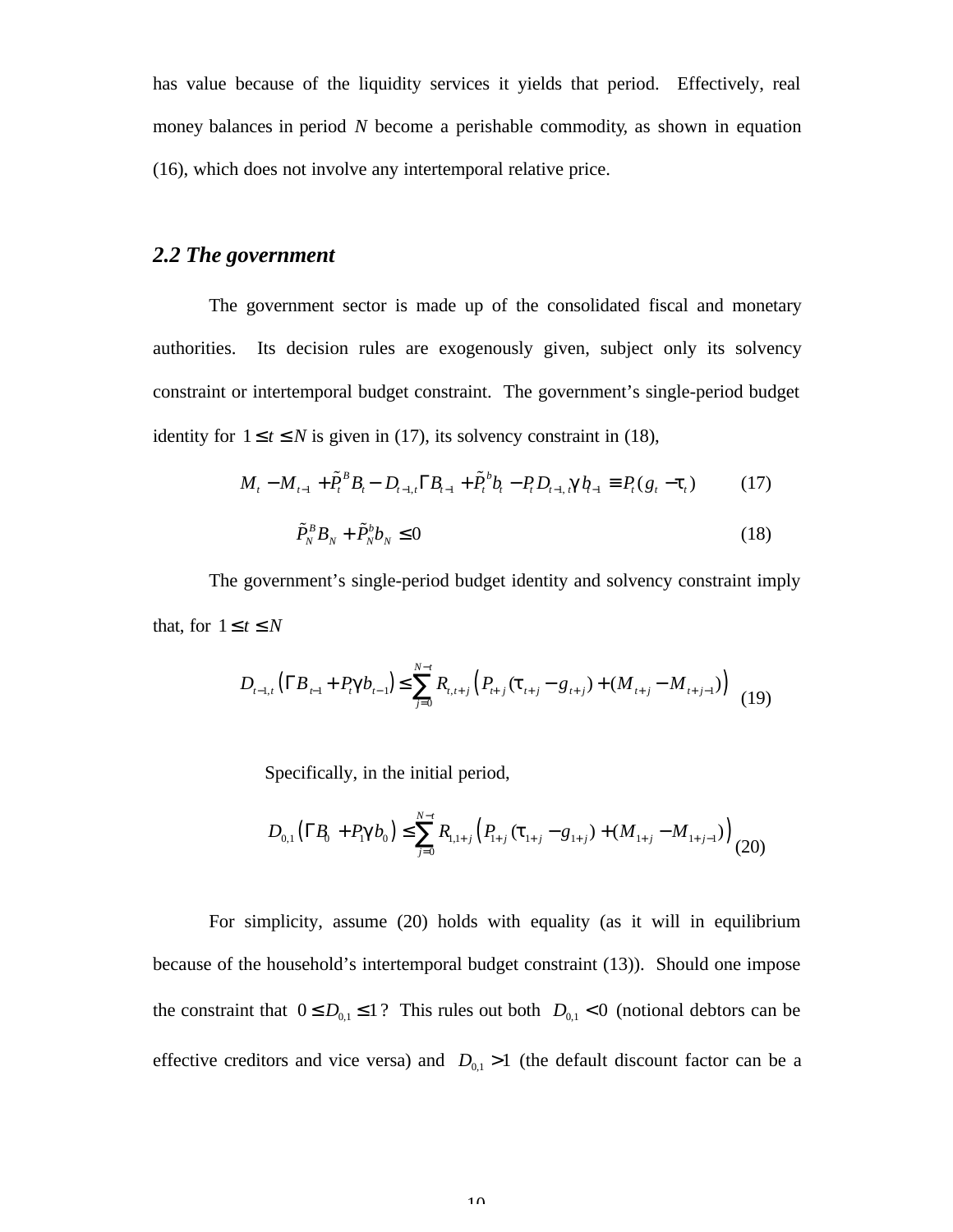'super-solvency premium'). Consider first the case for ruling out  $D_{0,1} < 0$  *a-priori*. In that case equation (20) applies only if

$$
sgn\left\{ \Gamma B_{0} + P_{i} \mathbf{g} b_{0} \right\}
$$
  
= 
$$
sgn\left\{ \sum_{j=0}^{N-1} R_{1,1+j} \left( P_{1+j} \left( \mathbf{t}_{1+j} - g_{1+j} \right) + \left( M_{1+j} - M_{j} \right) \right) \right\}
$$
 (21)

Consider the case where (21) is violated. For instance, let the private sector hold a positive contractual stock of public debt in period *1*, although the government's present discounted value of future primary surpluses plus seigniorage is negative. If one did insist on imposing (21) and required  $D_{0,1} \ge 0$ , it would follow that there exists no feasible FFMP and therefore no equilibrium.

Against this, consider a government that is credibly committed to the spending, tax and monetary issuance sequences on the RHS of (20), which incorporates the solvency constraint.If the RHS of (20) were to be negative, while the outstanding value of the contractual debt at the beginning of period *1* is positive, this government would have no option but to impose an immediate capital levy on the private sector in period *1*, large enough to create a stock of public sector credit (negative public debt) equal in value to the present discounted value of the excess of current and future public spending over taxes plus seigniorage. Thus a positive notional or contractual value of the public debt would have to be transformed or revalued, in period *1,* into a negative effective value of the public debt. A negative value of  $D_{0,1}$ , the initial government debt revaluation factor, would, on this interpretation, make sense. It is the direct implication of a natural minimal consistent planning requirement on the government's FFMP. I will adopt this second approach

11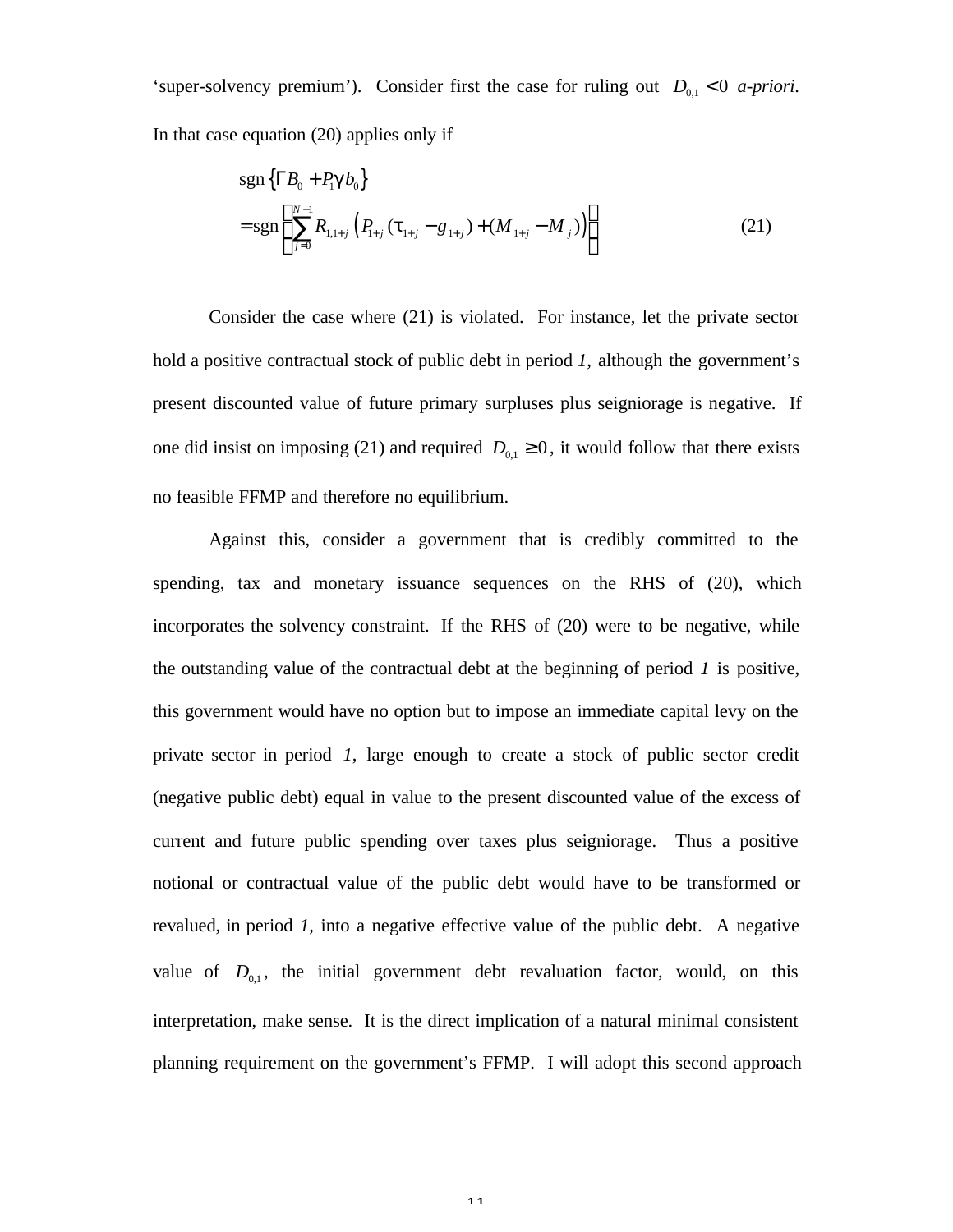and admit negative values of  $D_{0,1}$ , although the case for the inadmissibility of the FFMP does not depend on it.

The constraint  $D_{0,1} \leq 1$  says that public debt can trade at a *discount* on its notional or contractual value, but not at a *premium*. If  $D_{0,1} > 1$  is ruled out, government bond-holders do not get more than the government is contractually obliged to pay them, if the present discounted value of future primary surpluses and seigniorage exceeds the contractual value of the public debt. This means that equation (20) should be replaced by (22).

$$
D_{0,1} = \min \left\{ \begin{array}{c} \sum_{j=0}^{N-1} R_{1,1+j} \left( P_{1+j} \left( t_{1+j} - g_{1+j} \right) + \left( M_{1+j} - M_j \right) \right) \\ 1, \quad \frac{N-1}{1} \sum_{j=0}^{N-1} R_{0j} + P_{1j} g b_{0} \end{array} \right\}
$$
(22)

If one chose to impose (22), one would need a theory for determining how any surplus of the present discounted value of future primary surpluses and seigniorage over the contractual value of the outstanding stocks of public debt is disposed of. For simplicity, I will not restrict the magnitude or sign of  $D_{0,1}$ . A constraint similar to (21) will be relevant when the FTPL is considered below.

*The fiscal-financial-monetary programme.* I will consider two monetary 'regimes', an exogenous nominal money rule and an exogenous nominal interest rate rule.

The *exogenous nominal money rule* specifies an exogenous positive sequence for the nominal money stock,

$$
\left\{ M_t = \overline{M}_t > 0; 0 \le t \le N \right\}
$$
\n
$$
\left\{ \frac{\overline{M}_{t+1}}{\overline{M}_t} \ge \frac{1}{1+d} \right\}
$$
\n(23)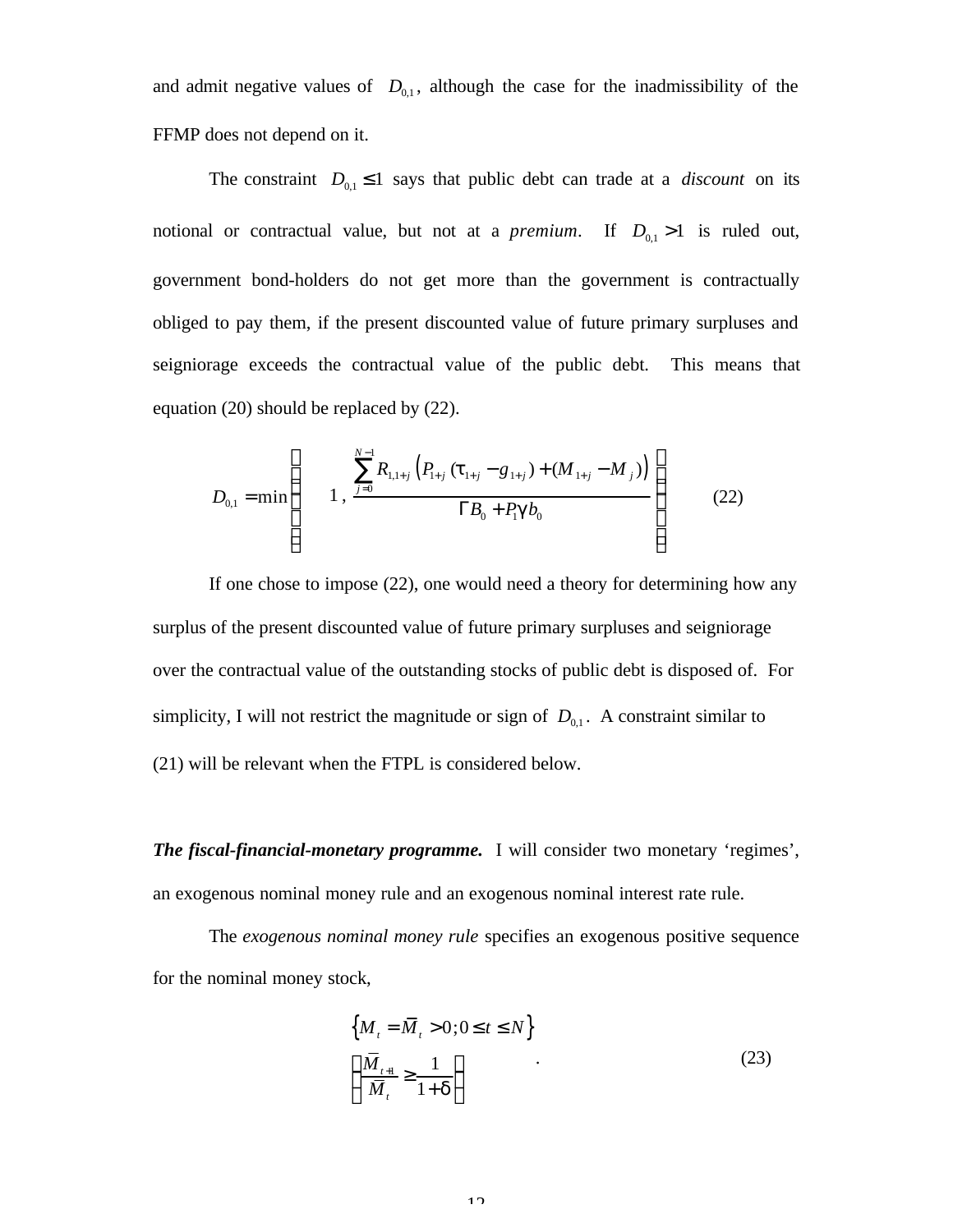The second inequality in (23) ensures non-negative equilibrium nominal interest rates in our model. The nominal interest rate is endogenous under this rule.

The *exogenous nominal interest rate rule* specifies an exogenous non-negative sequence for the nominal interest rate,

$$
\left\{ i_{t-1,t} = \overline{i}_{t-1,t} \ge 0; 1 \le t \le N - 1 \right\}
$$
 (24)

The nominal money stock is endogenous under this exogenous nominal interest rate rule. Note that, since the nominal interest rate is a real variable – it represents the real pecuniary opportunity cost of holding money balances, an economy with an exogenous nominal interest rate rule lacks a policy-provided nominal anchor.

The real government spending sequence is exogenous and constant.

$$
g_t = \overline{g}_t = \overline{g}
$$
  
\n
$$
0 \le \overline{g} < y_t
$$
  
\n
$$
(25)
$$

*Ricardian fiscal-financial-monetary programmes.* There are two kinds of Ricardian FFMPs, those which require outstanding contractual debt obligations to be met exactly and those that permit the public debt revaluation factor to be different from unity.

#### *Definition: A Ricardian FFMP with contract fulfilment*

*A Ricardian FFMP with contract fulfilment is a set of sequences for real public spending,*  $\{g_t, t = 1,..., N\}$ , *net real taxes*  $\{t_t, t = 1,..., N\}$  *and either a*  $sequence of nominal money stocks,  $\{M_t, t = 0, 1, ..., N\}$  or a sequence of nominal$ *interest rates,*  $\{i_{t,i+1}, t = 0,1,...,N\}$  *which identically satisfy the government's*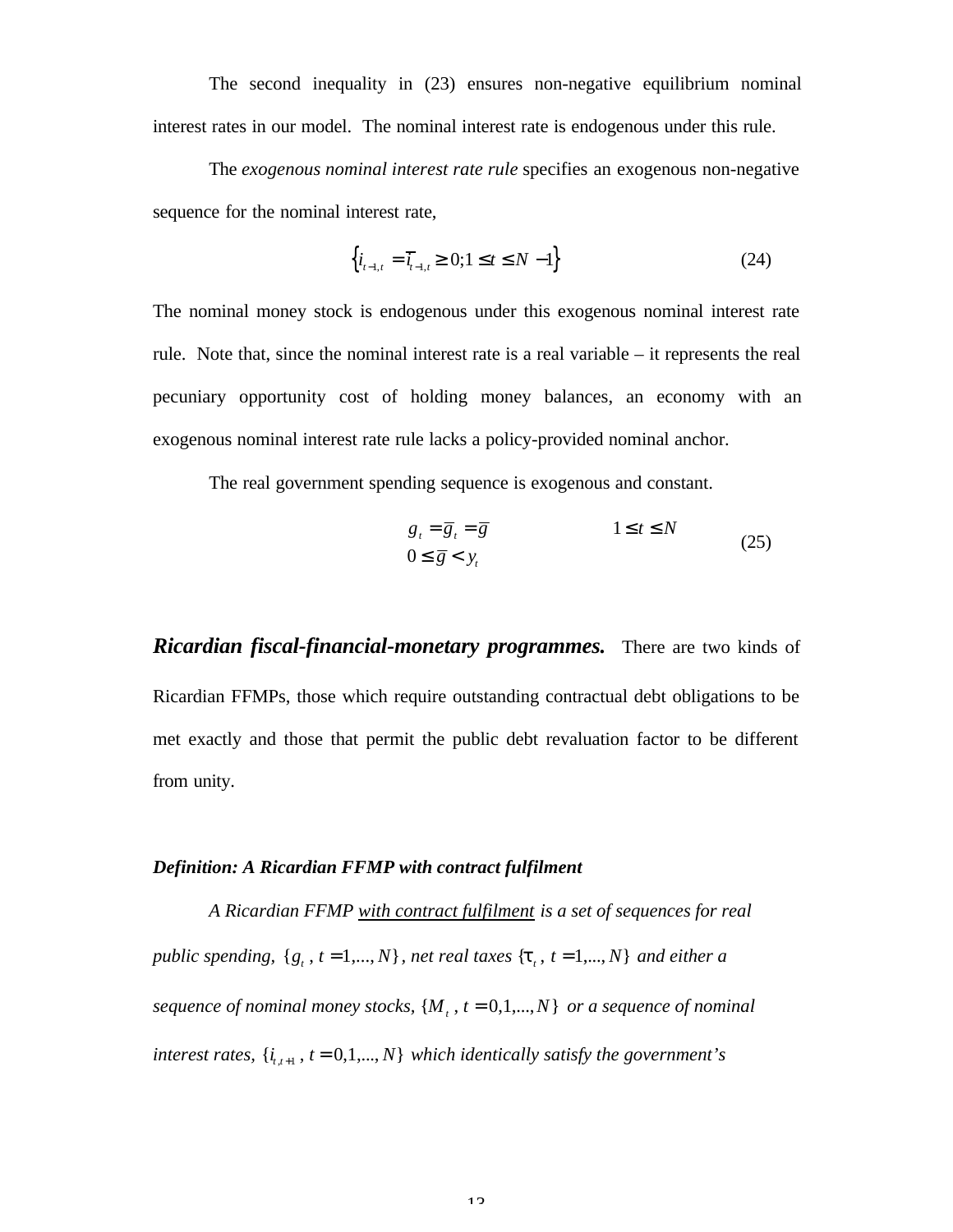*intertemporal budget constraint (20) and ensure that all outstanding contractual debt obligations are met exactly, that is,*  $D_{0,1} \equiv 1$ *.* 

Given the nominal money stock sequence or given the nominal interest rate sequence, and given the (constant) real public spending sequence, at least one element in the sequence of taxes must become endogenous. Since the model with its representative agent and lump-sum taxes exhibits debt neutrality or Ricardian equivalence, any rule for taxes that permits the government's intertemporal budget constraint (20) to be satisfied is appropriate (and equivalent) for our purposes. For concreteness, I shall assume that taxes are set to achieve a zero nominal non-monetary debt from the end of period *1* on, that is,

$$
\mathbf{t}_{1} = \overline{g} - \frac{M_{1} - M_{0}}{P_{1}} + D_{0,1} \left( \frac{\Gamma B_{0}}{P_{1}} + \mathbf{g} b_{0} \right)
$$
\n
$$
\mathbf{t}_{t} = \overline{g} - \frac{M_{t} - M_{t-1}}{P_{t}} \qquad 2 \leq t \leq N
$$
\n(26)

Equations (23), (25), (26) and  $D_{0,1} \equiv 1$  define our Ricardian FFMP with contract fulfilment and an exogenous nominal money rule. Equations (24), (25), (26) and  $D_{0,1} \equiv 1$  define our Ricardian FFMP with contract fulfilment and an exogenous nominal interest rate rule.

Many other Ricardian FFMPs with contract fulfilment are possible, including programmes based on ad-hoc feedback rules or optimising rules for the government's instruments. An important example of a Ricardian FFMP with contract fulfilment is the 'switching' rule studied by Sargent. and Wallace. (1981) in their *Unpleasant Monetarist Arithmetic* paper. This rule specifies constant sequences for real public spending and real taxes net of transfers. There are two policy regimes. In regime 1, for  $1 \le t < t_1$ , the authorities fix the growth rate of the nominal money stock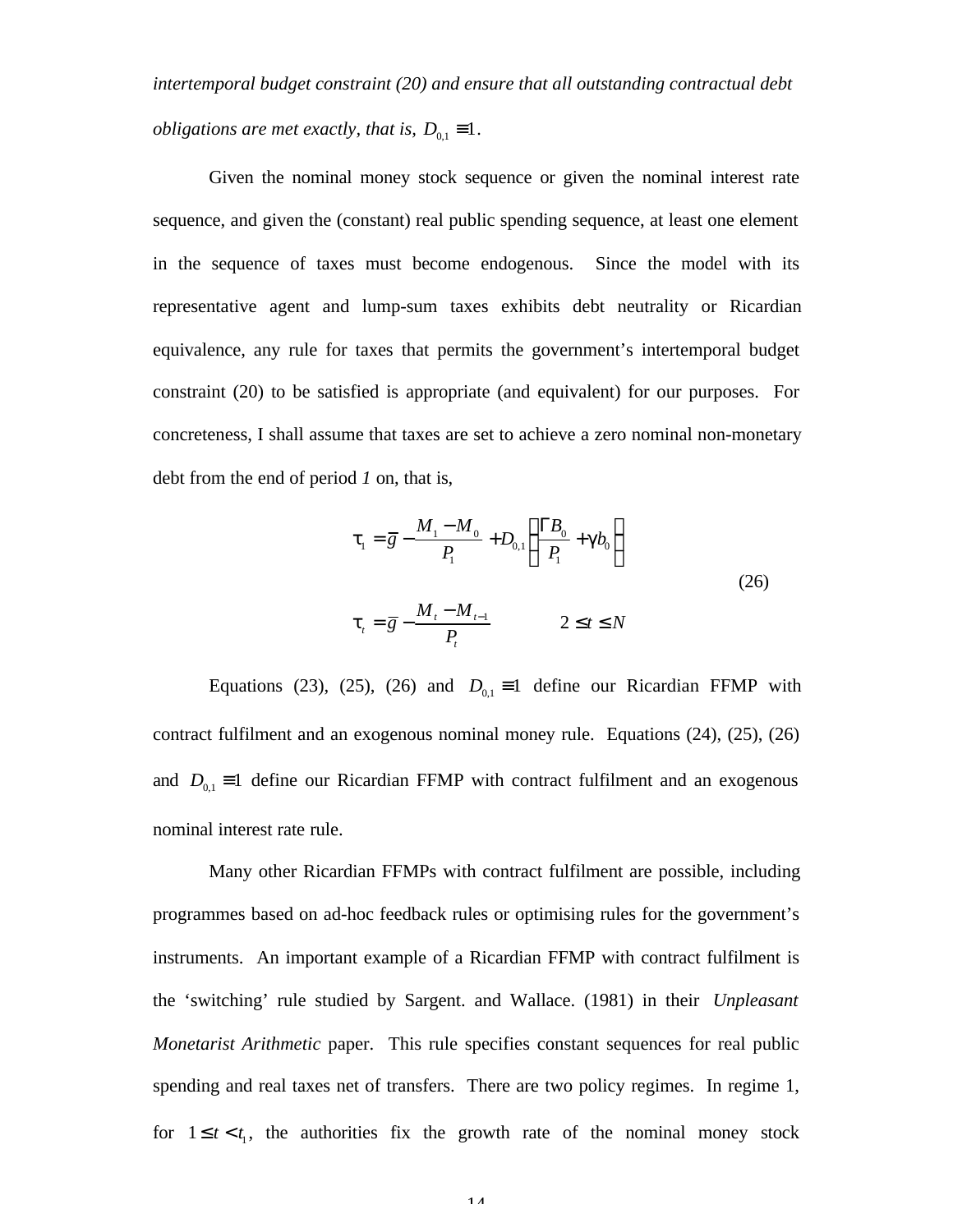exogenously at  $\overline{m}$ . Government borrowing is the residual. There is only index-linked or real government debt ( $B_t \equiv 0$ ,  $1 \le t \le N$ ). Regime 2 starts when, at  $t = t_1 \ge 1$ , the government stabilises the real stock of public debt, that is, it borrows or lends just enough to keep the real stock of public debt constant until the one-but last period, *N-* $1<sup>5</sup>$  In the last period, *N*, the government cannot leave any positive debt.<sup>6</sup> In regime 2, the nominal money stock becomes endogenous and adjusts to satisfy the government's single-period budget identity and intertemporal budget constraint. Sargent and Wallace assume that the (endogenous) growth rate of the nominal money stock for  $t \geq t_1$  is constant. The Unpleasant Monetarist Arithmetic FFMP is summarised below:

> $M_{t+1} = (1 + \overline{m})M_t$   $0 \le t \le t_1 - 1$  $\frac{1}{1} = \frac{m_t}{M}$   $t_1$ 1  $b_{t+1} = b_t$   $t_1 \le t \le N-2$  $t_t = \overline{t}$   $1 \le t \le N$  $\frac{t+1}{t} = \frac{M_t}{t}$   $t_1 \le t \le N-1$  $B_t = 0$   $0 \le t \le N$  $b_N \leq 0$  $g_t = \overline{g}$  $t$   $\boldsymbol{M}_{t}$  $\frac{M_{t+1}}{M} = \frac{M_t}{M}$   $t_1 \le t \le N$ *M M* + −  $=\frac{m_t}{16}$   $t_1 \le t \le N-$ (27)

In the Unpleasant Monetarist Arithmetic model, the government meets its contractual debt obligations exactly,  $D_{0,1} = 1$ . The Sargent and Wallace FFMP

 $\overline{a}$ 

<sup>5</sup> In the Sargent and Wallace model, the real *per capita* stock of public debt is stabilised.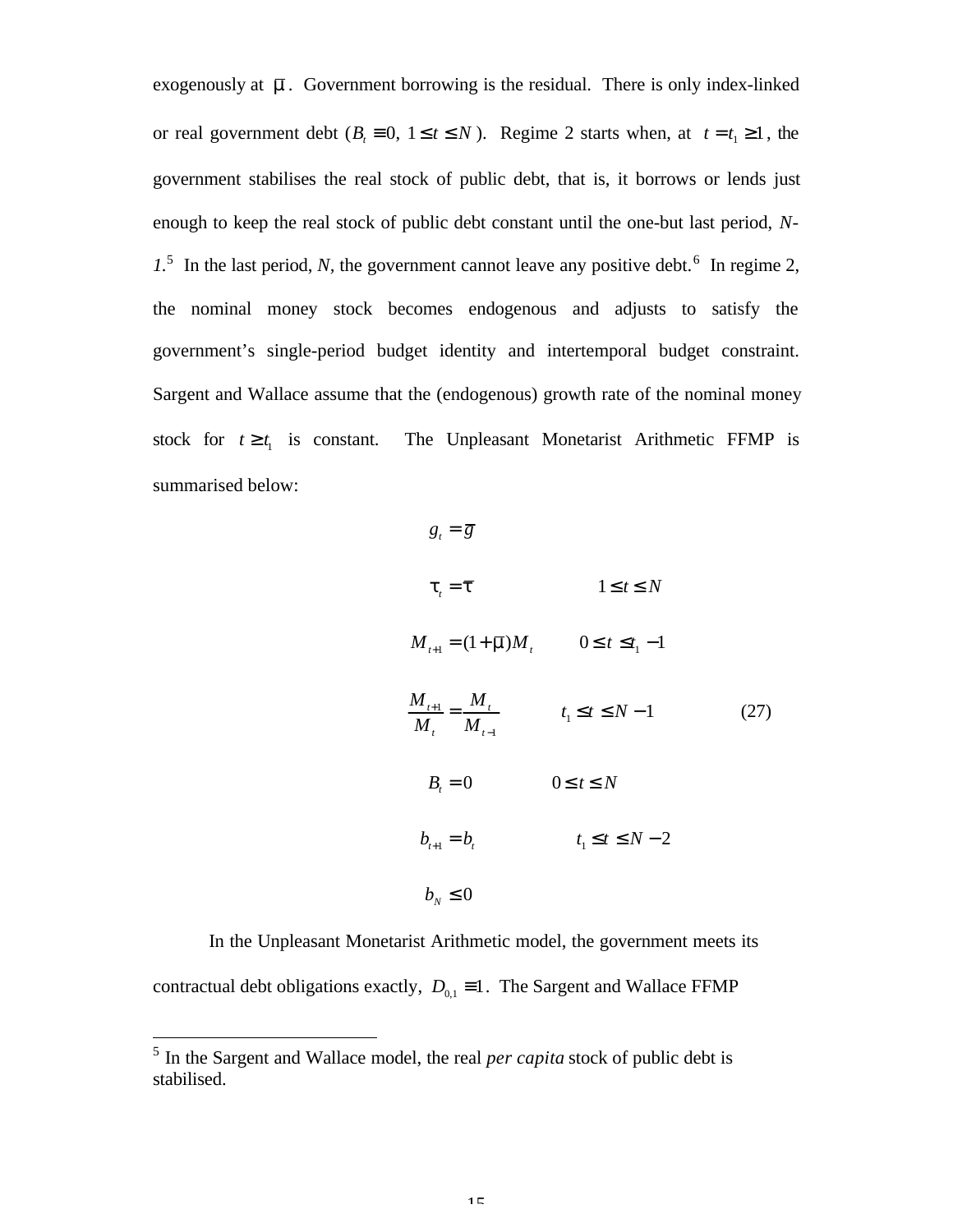therefore represents a Ricardian FFMP with contract fulfilment. In regime 1, there is an exogenous nominal money stock phase, followed by, in regime 2, an endogenous nominal money stock. The endogeneity of monetary growth in regime 2 provides the degree of freedom in the FFMP to ensure that the intertemporal budget constraint is always satisfied. The Sargent-Wallace FFMP respects the proper roles of budget constraints and equilibrium conditions and is *not* an example of the FTPL confusion at work.

### *Definition: A Ricardian FFMP without contract fulfilment*

*A Ricardian FFMP without contract fulfilment is an overdetermined FFMP which identically satisfies the government's intertemporal budget constraint (20), but for which outstanding contractual debt obligations do not have to be met exactly.*  $D_{0,1}$  *is therefore determined endogenously by the requirement that the government's intertemporal budget constraint be satisfied identically.*

There are many Ricardian FFMPs without contract fulfilment. I will use a very simple rule for real public spending, real net taxes and real seigniorage proposed by Woodford (1995) and also used by Cochrane (1999a).

Woodford proposes the following tax rule:

 $\overline{a}$ 

$$
\boldsymbol{t}_{t} = \overline{s}_{t} - \frac{M_{t} - M_{t-1}}{P_{t}} \qquad \qquad 1 \leq t \leq N \qquad (28)
$$

where  $\{\overline{s}_t\}$ ,  $1 \le t \le N$  is an exogenously given real sequence of taxes plus seigniorage.

<sup>&</sup>lt;sup>6</sup> The Sargent Wallace model is a 2-period OLG model with an infinite number of generations. In that model, the stock of real per capita public debt is kept constant at its  $t = t_1$  value forever after.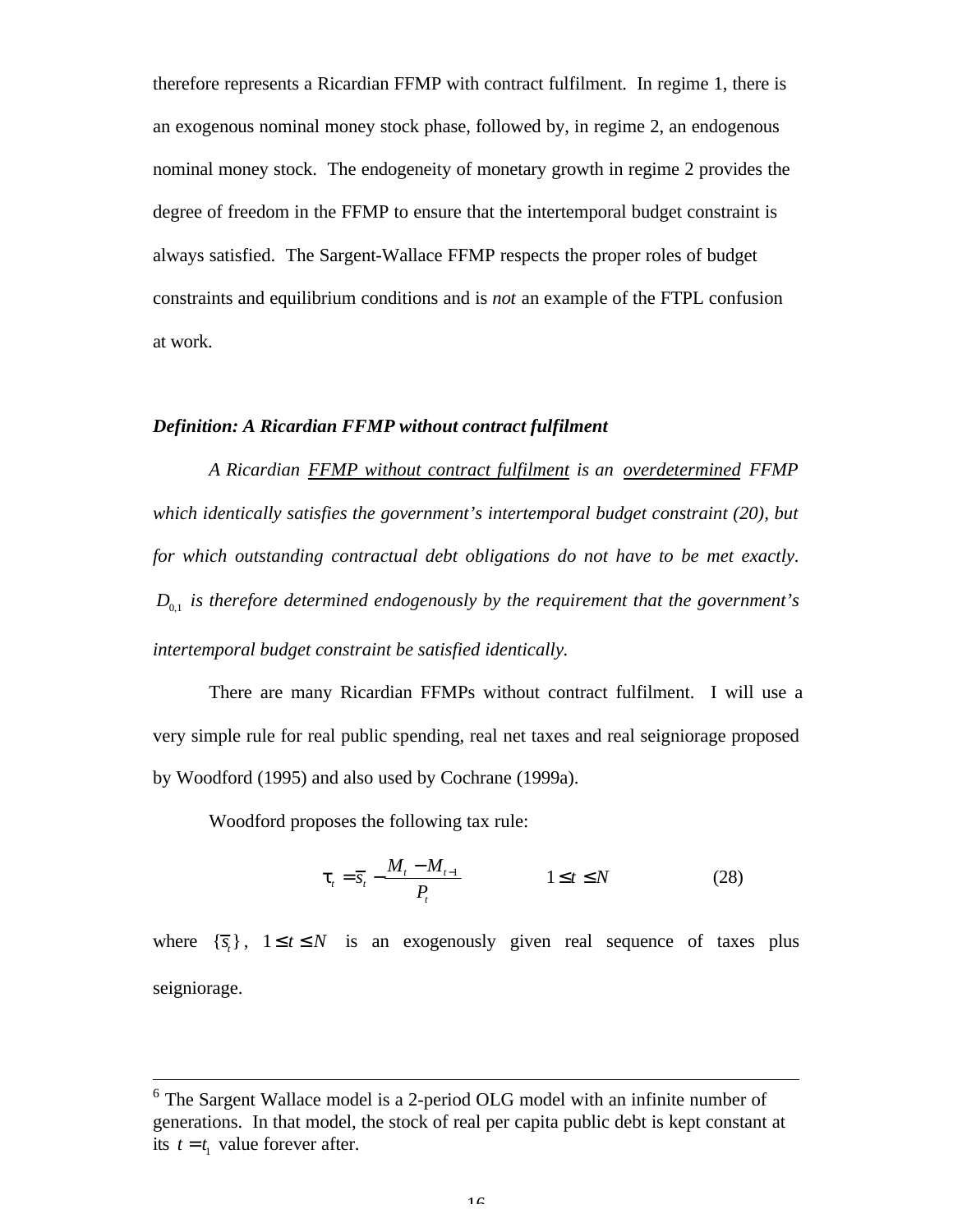Equations (23), (25), and (28) define the Ricardian FFMP without contract fulfilment and an exogenous nominal money rule.  $D_{0,1}$  is endogenous. Equations (24), (25), and (28) define the Ricardian FFMP without contract fulfilment and an exogenous nominal interest rate rule. Again  $D_{01}$  is endogenous.

It is clear from equation (28) that an exogenous nominal money stock sequence is consistent with the Ricardian fiscal rule without contract fulfilment. With  $\{\overline{g}_t, 1 \le t \le N\}$  and  $\{\overline{s}_t, 1 \le t \le N\}$  given, the sequence of lump-sum taxes  ${\bf t}$ ,  $1 \le t \le N$ } can adjust passively to accommodate any exogenous nominal money stock sequence  $\{\overline{M}_t, 0 \le t \le N\}$ .

#### *Non-Ricardian fiscal-financial-monetary programmes*

#### *Definition: A Non-Ricardian FFMP*

*A Non-Ricardian FFMP is an overdetermined FFMP which satisfies the government's intertemporal budget constraint (20) in equilibrium only, but for which outstanding contractual debt obligations must be met exactly, that is,*  $D_{0,1} \equiv 1$ . A *non-Ricardian FFMP with an exogenous nominal money rule* will be defined by an exogenous sequence of real public spending,  $g_t$ , an exogenous sequence of real net taxes plus real seigniorage,  $\overline{s}_{i}$ , and an exogenous strictly positive sequence of nominal money stocks, that is, by equations (23), (25), (28), and  $D_{0,1} \equiv 1$ .

A *non-Ricardian FFMP with an exogenous nominal interest rate rule* will be defined by an exogenous sequence of real public spending,  $g_t$ , an exogenous sequence of real net taxes plus seigniorage,  $\overline{s}$  and an exogenous non-negative sequence of nominal interest rates, that is, by equations (24), (25), (28) and  $D_{0,1} \equiv 1$ .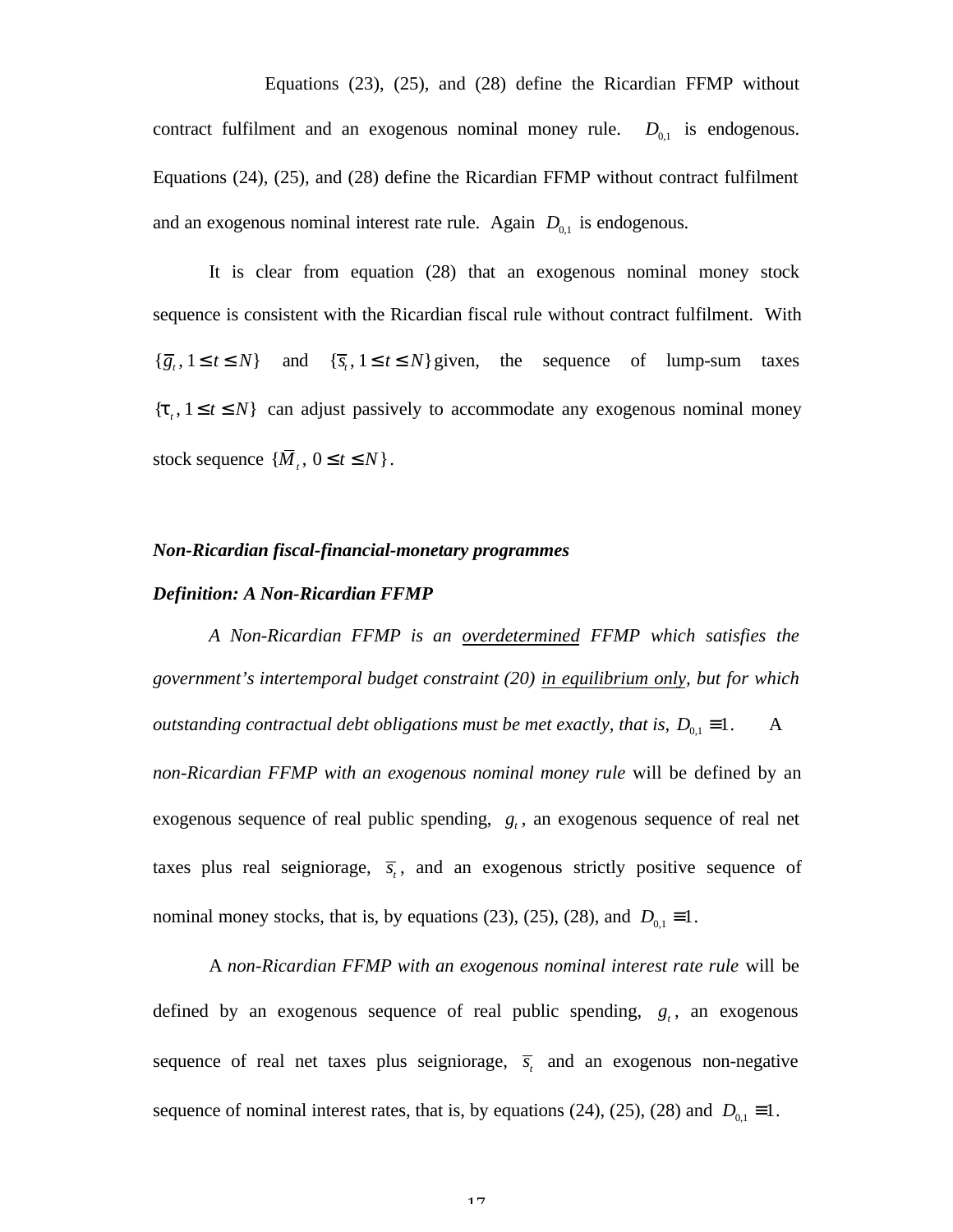### *2.3 Market clearing*

The goods market clears each period, that is,

$$
y_t = c_t + g_t \qquad \qquad 1 \le t \le N \tag{29}
$$

For simplicity, I assume in what follows that the real fundamentals are constant, that is,

$$
y_t = \overline{y}
$$
  

$$
g_t = \overline{g}
$$
  

$$
1 \le t \le N
$$

Only non-negative equilibrium price sequences are permissible.

### *2.4 Equilibrium under the Ricardian FFMP with contract fulfilment and an exogenous nominal money rule*

The equilibrium is characterised by equation (23) and (30) to (36). Note that  $D_{0,1} \equiv 1$ , since contract fulfilment is imposed.

$$
c_t = c = \overline{y} - \overline{g} \qquad 1 \le t \le N \tag{30}
$$

$$
r_{t,t+1} = d \qquad \qquad 1 \le t \le N-1 \tag{31}
$$

$$
1 + i_{t,t+1} = (1 + d) \frac{P_{t+1}}{P_t} \qquad 1 \le t \le N - 1 \qquad (32)
$$

$$
\frac{M_t}{P_t} = (\overline{y} - \overline{g}) \left[ \frac{f(1+d)\frac{P_{t+1}}{P_t}}{(1+d)\frac{P_{t+1}}{P_t} - 1} \right]^{\frac{1}{h}}
$$
\n $1 \le t \le N - 1$ \n(33)

$$
\frac{M_N}{P_N} = (\overline{y} - \overline{g}) \mathbf{f}^{\frac{1}{h}}
$$
\n(34)

$$
\frac{\Gamma B_0}{P_1} + \mathbf{g} b_0 \equiv \sum_{j=0}^{N-1} \left( \frac{1}{1+\mathbf{d}} \right)^j \left[ \mathbf{t}_{1+j} + \left( \frac{M_{1+j} - M_j}{P_{1+j}} \right) - \overline{g} \right]
$$
(35)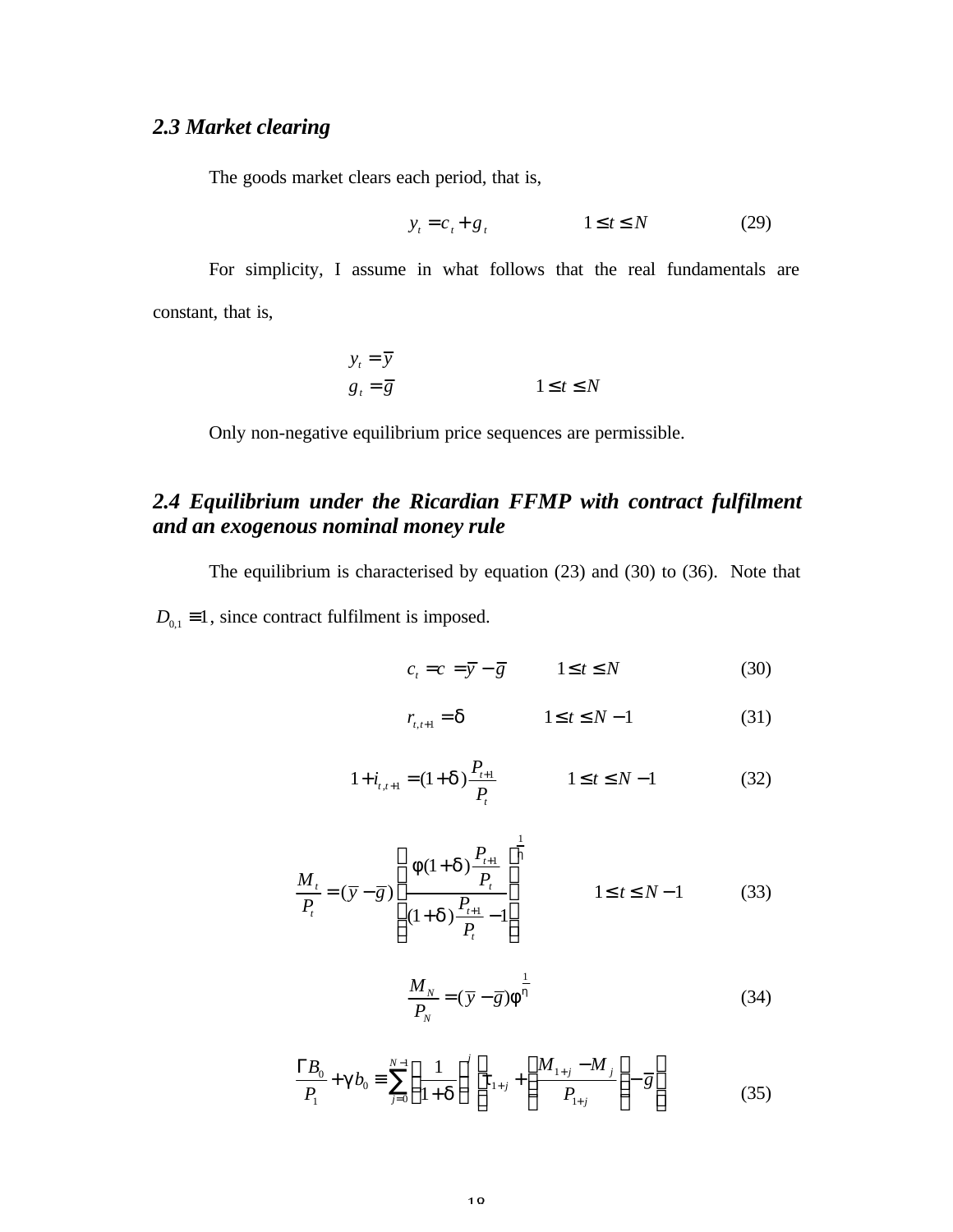$$
t_{1} = \overline{g} - \frac{M_{1} - M_{0}}{P_{1}} + \frac{\Gamma B_{0}}{P_{1}} + g b_{0}
$$
\n
$$
t_{t} = \overline{g} - \frac{M_{t} - M_{t-1}}{P_{t}} \qquad 1 < t \le N
$$
\n
$$
M_{0} = \overline{M}_{0} > 0
$$
\n
$$
B_{0} = \overline{B}_{0}
$$
\n(37)

This economy has multiple equilibria for the general price level sequence.<sup>7</sup> One equilibrium has an infinite price level (a zero price of money) in each period. A second has an infinite price level only in the last period, *N.* Since money is worthless in period *N,* the demand for money in period *N-1* takes the same form as the demand for money in the terminal period*,* given in equation (34). One can work backwards from this to an initial value for price level and the real money stock. Indeed, for every period *t*,  $N \ge t > 1$ , there exists an equilibrium in which money is valueless for all periods *s*,  $N \geq s \geq t$ , but valued up to that time.<sup>8</sup>

There is also a unique equilibrium in which money has positive value in each period. The monetary equilibrium conditions (33, 34) provide *N* equations that uniquely determine the *N* (finite) equilibrium prices  $P_t$ ,  $t = 1$ , ..., *N*. Equation (34) determines  $P_N$  as a function of the nominal stock of money in the last period,  $\overline{M}_N$ . The remaining *N-1* monetary equilibrium conditions given by (33) determine  $P_{N-1}$ down to  $P<sub>I</sub>$ , given the solution for the price level in period  $N$  and the exogenous

<sup>&</sup>lt;sup>7</sup> There are therefore also multiple equilibria for the real money stock sequence and, if non-zero contractual nominal debt is outstanding, for the real debt sequence.

<sup>&</sup>lt;sup>8</sup> I am indebted to Chris Sims for pointing out, in private correspondence, the existence of more than one equilibrium in which money is valueless in some  $period(s)$ . Note that this does not require nominal bonds be absent. Any change in the real value of the nominal stock of bonds associated with a change in the general price level will, because of our assumption of a Ricardian FFMP with contract fulfilment, be offset by a matching change in real lump-sum taxes, according to (36).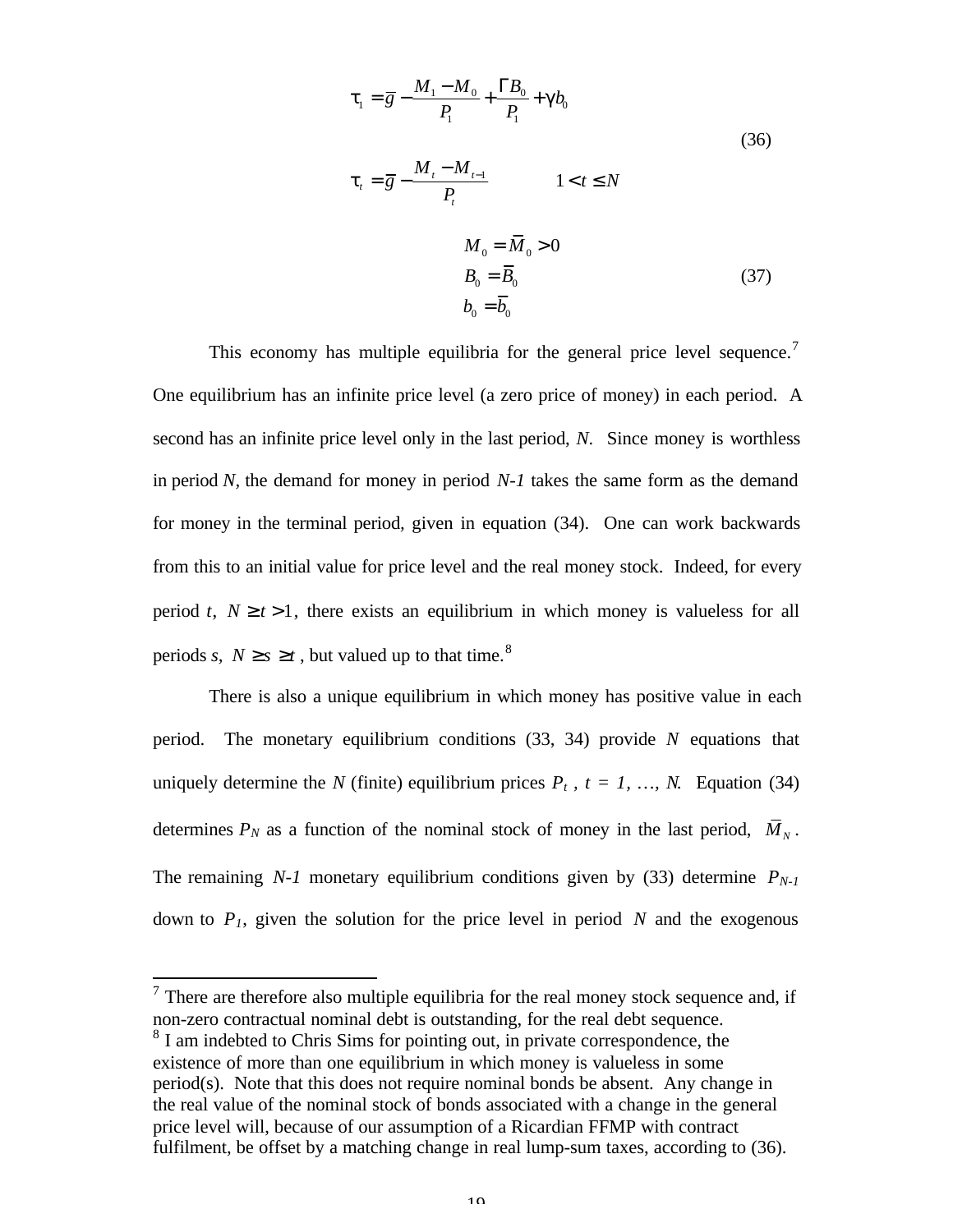values of the nominal money stocks in periods *1* to *N-1*. The tax rule given in (36) then determines the *N* values of the lump-sum tax sequence. Given that tax rule, the government's solvency constraint holds identically.

Another way of putting this is that the government's solvency constraint (and the assumed exogeneity of the real public spending sequence and the nominal money stock sequence) implies that the tax sequence become endogenous, if all contractual debt obligations are to be met exactly.

The equilibrium real and nominal interest rate sequences and the equilibrium consumption sequence are always uniquely determined.

Under this Ricardian FFMP with contract fulfilment and an exogenous nominal money rule, money is *conditionally neutral* (see Buiter (1998)). Holding constant the initial stock of nominal non-monetary debt,  $B_0$ , equal proportional changes in the sequence of nominal money stocks (including the initial nominal stock of money),  $\{\overline{M}_t\}$ ,  $0 \le t \le N$ , and in the sequences of all endogenous nominal prices  $\{P_t, P_t^B, P_t^b\}$ ,  $1 \le t \le N$  leave the real equilibrium unchanged. If the initial stock of non-monetary nominal debt is non-zero, the sequence of (endogenous) real lump-sum taxes will change (according to (36)), because the real value of the initial stock of nominal non-monetary government debt,  $\frac{D_0}{D_0}$ 1 *B P* , changes when the initial price level changes.

Under the Ricardian FFMP with contract fulfilment and an exogenous nominal money rule, money and the initial stock of nominal non-monetary debt are *jointly unconditionally neutral* (see Buiter (1998)). Equal proportional changes in the sequence of nominal money stocks (including the initial nominal stock of money),  ${\overline{M}}_t$ ,  $0 \le t \le N$ , in the initial stock of nominal non-monetary debt,  $B_0$ , and in the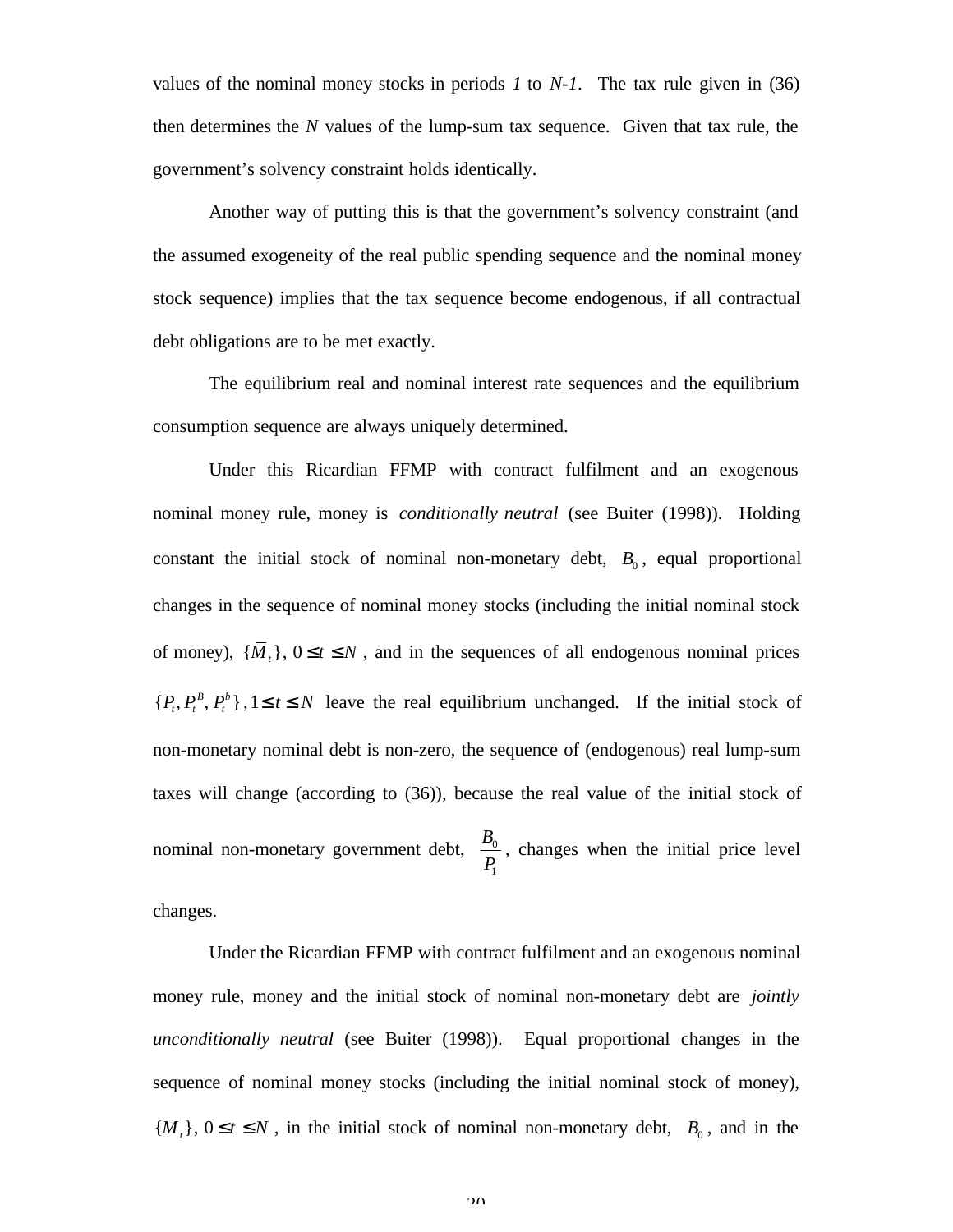sequences of all endogenous nominal prices  $\{P_t, P_t^B, P_t^b\}$ ,  $1 \le t \le N$  leave the real equilibrium unchanged. The (endogenous) sequence of real lump-sum taxes will not need to change (again according to (36)).

I summarise this as Proposition 1.

### **Proposition 1.**

*Under the Ricardian FFMP with contract fulfilment and an exogenous nominal money rule, money is neutral in equilibria in which money has value in each period.*

### *2.5 Equilibrium under the Ricardian FFMP with contract fulfilment and an exogenous nominal interest rate rule*

With an exogenous non-negative nominal interest rate sequence (and endogenous nominal money stocks), the key monetary equilibrium conditions under a Ricardian FFMP with contract fulfilment can be rewritten as follows:

$$
\frac{M_t}{P_t} = (\overline{y} - \overline{g}) \left[ \frac{f(1 + \overline{i}_{t,t+1})}{\overline{i}_{t,t+1}} \right]^{\frac{1}{h}}
$$
\n
$$
1 \le t \le N - 1
$$
\n(38)

$$
\frac{M_N}{P_N} = (\overline{y} - \overline{g}) \mathbf{f}^{\frac{1}{n}}
$$
\n(39)

The monetary equilibrium conditions (38,39) provide *N* equations that uniquely determine the *N* equilibrium real money stocks,  $M_f/P_t$ ,  $t = 1$ , ..., *N*. The endogenous equilibrium nominal money stock sequence  $\{M_t\}$ , 1 **£** *t* **£** *N* and the equilibrium price sequence  ${P_t}$ , 1 **£** t **£** N are indeterminate. The tax rule given in (36) then determines the *N* values of the lump-sum tax sequence. If the initial stock of nominal non-monetary debt, *B0*, is non-zero, the first term in the equilibrium real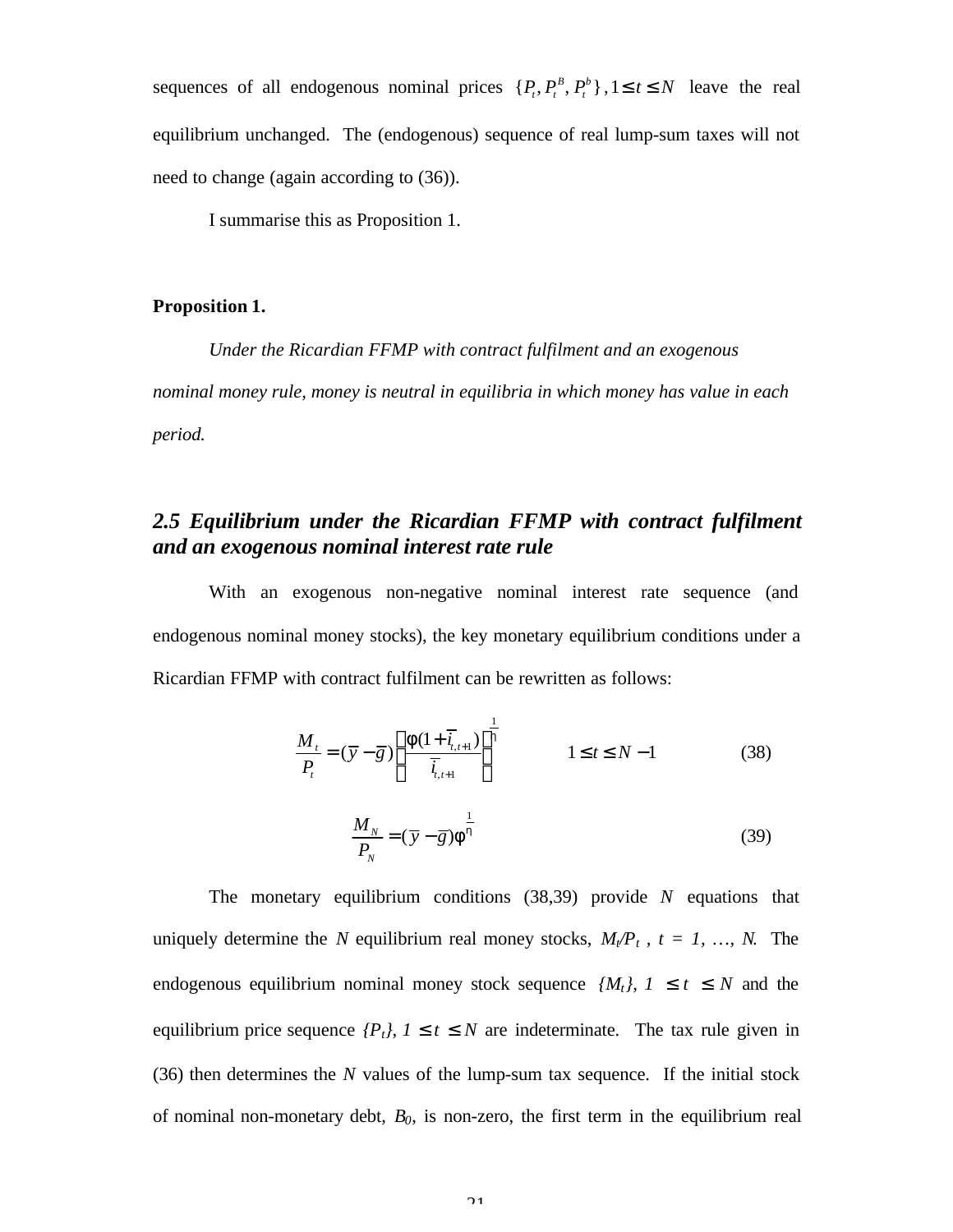tax sequence,  $t_1$ , which depends on  $\frac{B_0}{D_1}$ 1 *B P* , is also indeterminate. However, it continues

to be the case that, given that tax rule in (36), the government's intertemporal budget constraint holds identically. Whatever the general price level turns happens to be, the period *1* lump-sum tax will assume the value required to satisfy the first equation in (36). The equilibrium real interest rate sequence, the equilibrium inflation rate sequence and the equilibrium consumption sequence are also uniquely determined.

Price level indeterminacy under a Ricardian nominal interest rate rule is a familiar result. It is not paradoxical or surprising, let alone anomalous. In a frictionless economy, with flexible (that is, non-predetermined), market-clearing nominal prices, an exogenous nominal interest rate sequence does not provide a nominal anchor for the system. The reason is that, despite its name, the short *nominal* interest rate is a *real* variable, the real pecuniary opportunity cost of holding money balances.

I summarise this as Proposition 2.

#### **Proposition 2.**

*Under the Ricardian FFMP with contract fulfilment and an exogenous nominal interest rate rule, all nominal equilibrium values are indeterminate. The real equilibrium is uniquely determined.*

### *2.6 Equilibrium under the Ricardian FFMP without contract fulfilment and an exogenous nominal money rule*

Define the *effective* real value of the initial net public debt,  $\tilde{L}_0$ , as follows:

$$
\tilde{L}_0 \equiv D_{0,1} \left( \frac{\Gamma \overline{B}_0}{P_1} + \mathbf{g} \overline{b}_0 \right) \tag{40}
$$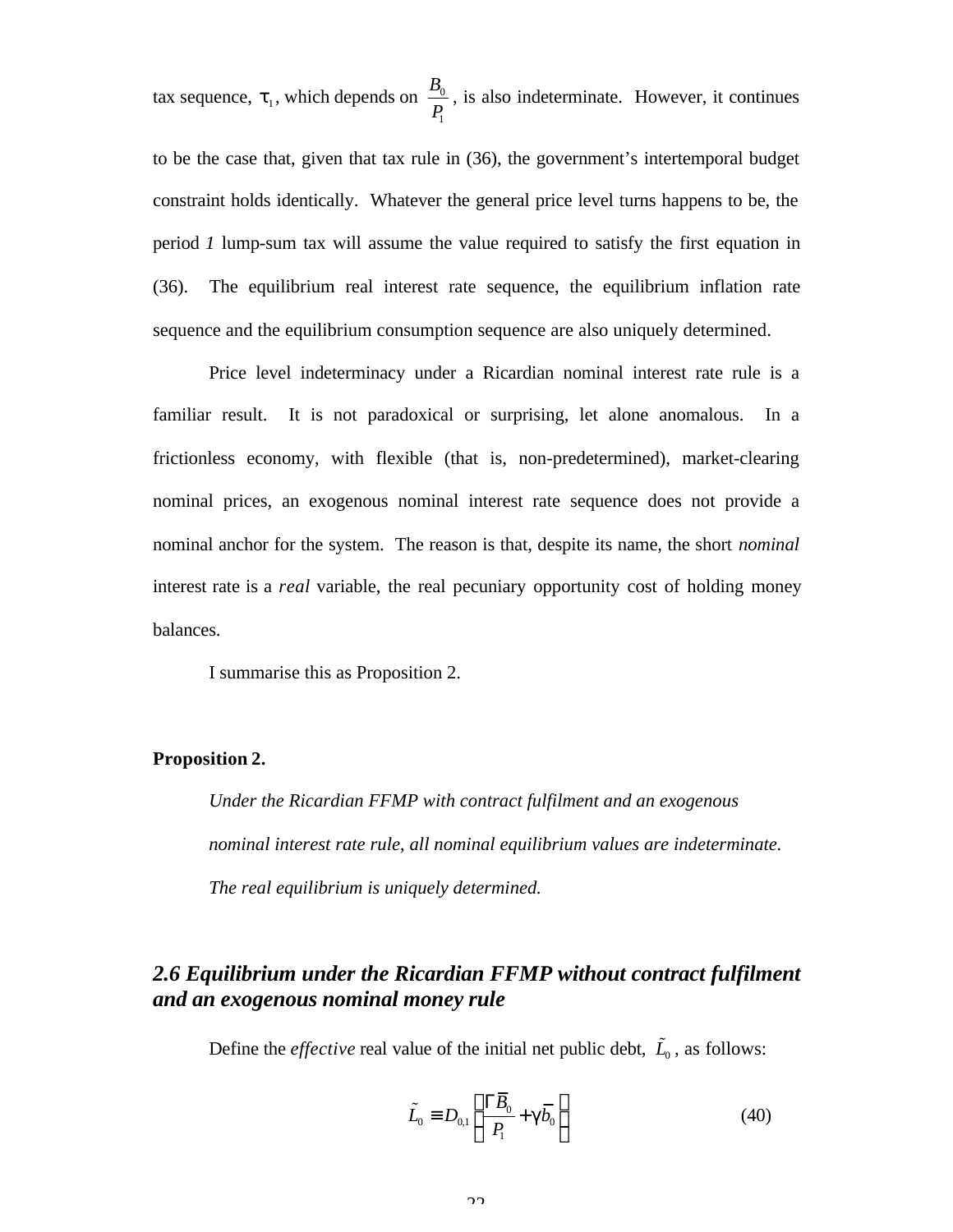Let  $L_0 = \frac{1B_0}{R} + g b_0$ 1  $L_0 = \frac{\Gamma B_0}{\Gamma} + \mathbf{g} b_0$ *P*  $\equiv \frac{\Gamma B_0}{\Gamma} + \mathbf{g} b_0$  be the contractual or notional value of the government's

initial contractual debt obligations, so  $\tilde{L}_0 = D_{0,1} L_0$ . Substitute the rule given by (28), that real tax revenue plus the real value of seigniorage is exogenously given, into the government's intertemporal budget constraint (20), but without imposing the constraint that all contractual debt obligations are met exactly. The key equilibrium conditions determining  $D_{0,1}$  and the equilibrium price sequence can then be represented by (41), and (33,34).

$$
\tilde{L}_0 \equiv D_{0,1} L_0 \equiv D_{0,1} \left( \frac{\Gamma \overline{B}_0}{P_1} + \mathbf{g} \overline{b}_0 \right) \equiv \sum_{j=0}^{N-1} \left( \frac{1}{1+\mathbf{d}} \right)^j \left[ \overline{s}_{1+j} - \overline{g} \right]
$$
(41)

The remaining equilibrium conditions are given by (30), (31), (32) and (37).

For reasons of space I will concentrate exclusively on the unique equilibrium in which money has positive value in each period.

The right-hand side of (41) is exogenous. Everything on the left-hand-side of (41), except for  $P_I$  and  $D_{0,1}$ , is exogenous or predetermined. Assume again that the exogenous and strictly positive nominal money stock sequence satisfies  $\frac{M_{i+1}}{\sqrt{2}} \geq \frac{1}{\sqrt{2}}$ 1 *t t M*  $\overline{M}_{t}$ <sup> $-1+\overline{d}$ </sup>  $\frac{+1}{-}$ + . The monetary equilibrium conditions (33,34) still provide *N* equations that uniquely determine the *N* equilibrium prices  $P_t$ ,  $t = 1, ..., N$ .

Given the value of the initial price level, determined by the monetary equilibrium conditions and the exogenous nominal money stock sequence, the government's intertemporal budget constraint determines the government debt revaluation factor,  $D_{0,1}$ . Except for a set of parameter configurations of measure zero, this endogenous value of  $D_{0,1}$  will be different from *1*.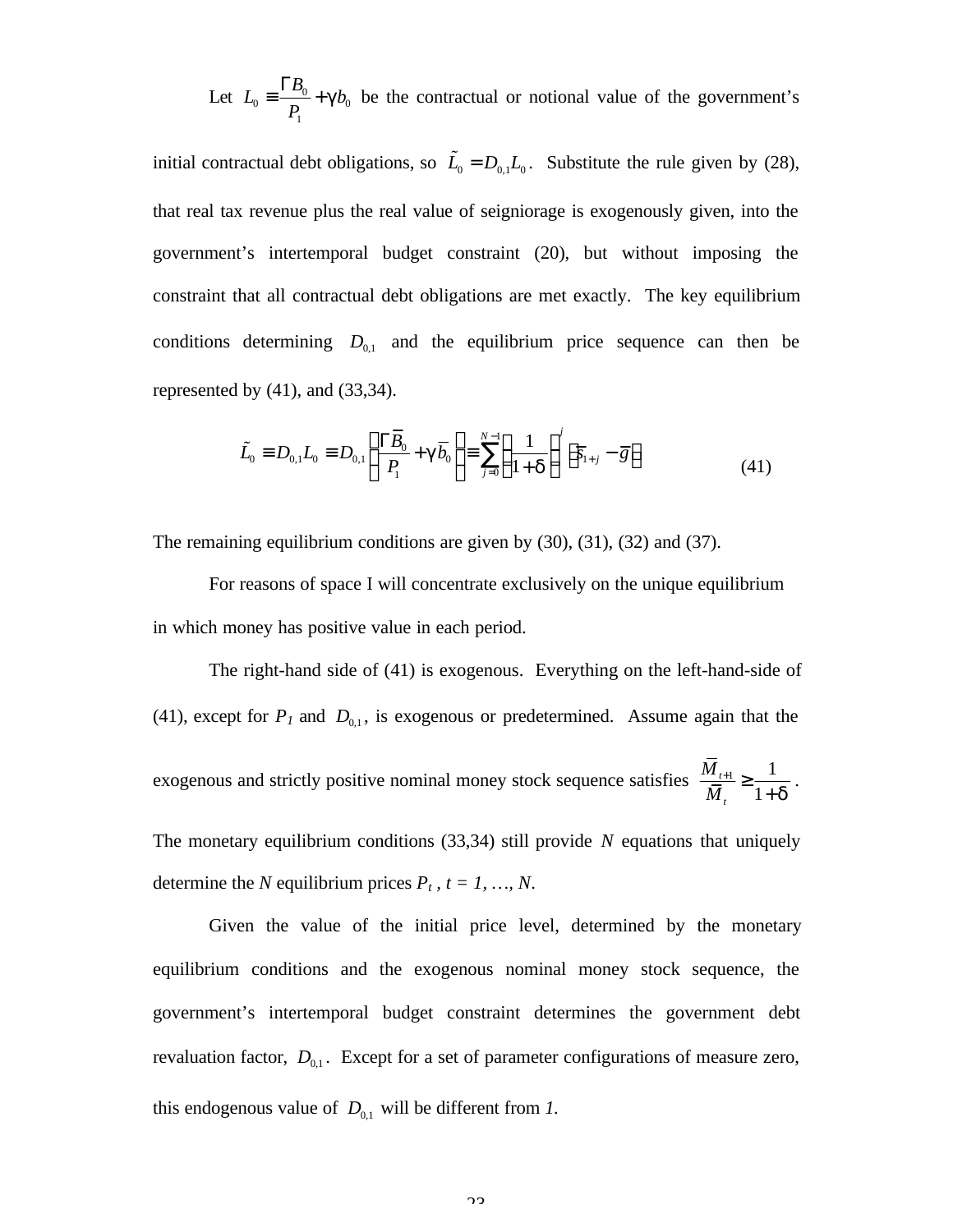For a Ricardian FFMP without contract fulfilment and with an exogenous nominal money rule always to support an equilibrium, it must be possible to turn positive (negative) contractual net debt into negative (positive) effective net debt  $(D_{0,1} < 0)$ , and to permit contractual debt not only to be effectively discounted  $(D_{0,1} < 1)$  but also to be effectively priced at a premium  $(D_{0,1} > 1)$ .

If one does not, on a-priori grounds, accept values of  $D_{0,1}$  that are greater than *l* or negative, one would have to conclude that no equilibrium exists under a Ricardian FFMP without contract fulfilment and with an exogenous nominal money rule, if equation (41) were to yield a value for  $D_{0,1}$  that was negative or greater than *1*. My interpretation of the government's intertemporal budget constraint as a consistency requirement imposed on all FFMPs permits values for  $D_{0,1}$  that are negative or greater than *1*. The critique of the FTPL does not depend on whether one excepts Ricardian equilibria with  $D_{0,1} < 0$  or  $D_{0,1} > 1$ , or whether one interprets  $D_{0,1}$  < 0 or  $D_{0,1}$  > 1 as implying that no Ricardian equilibrium exists.

The government's intertemporal budget constraint can therefore be viewed as an effective public debt pricing kernel, that is, an equation determining the effective real value of the net public debt or the public debt revaluation factor.<sup>9</sup> The present discounted value of future primary surpluses and seigniorage equals ('determines', if the real seigniorage and real primary surplus sequences are taken as given) the effective real value of the initial net government debt. If the notional or contractual value of the initial debt differs from its effective value, the government solvency 'overwrites' the contractual value.

 $\overline{a}$ 

<sup>&</sup>lt;sup>9</sup> In general, the default discount factor is determined simultaneously with all other endogenous variables by the complete set of equilibrium conditions.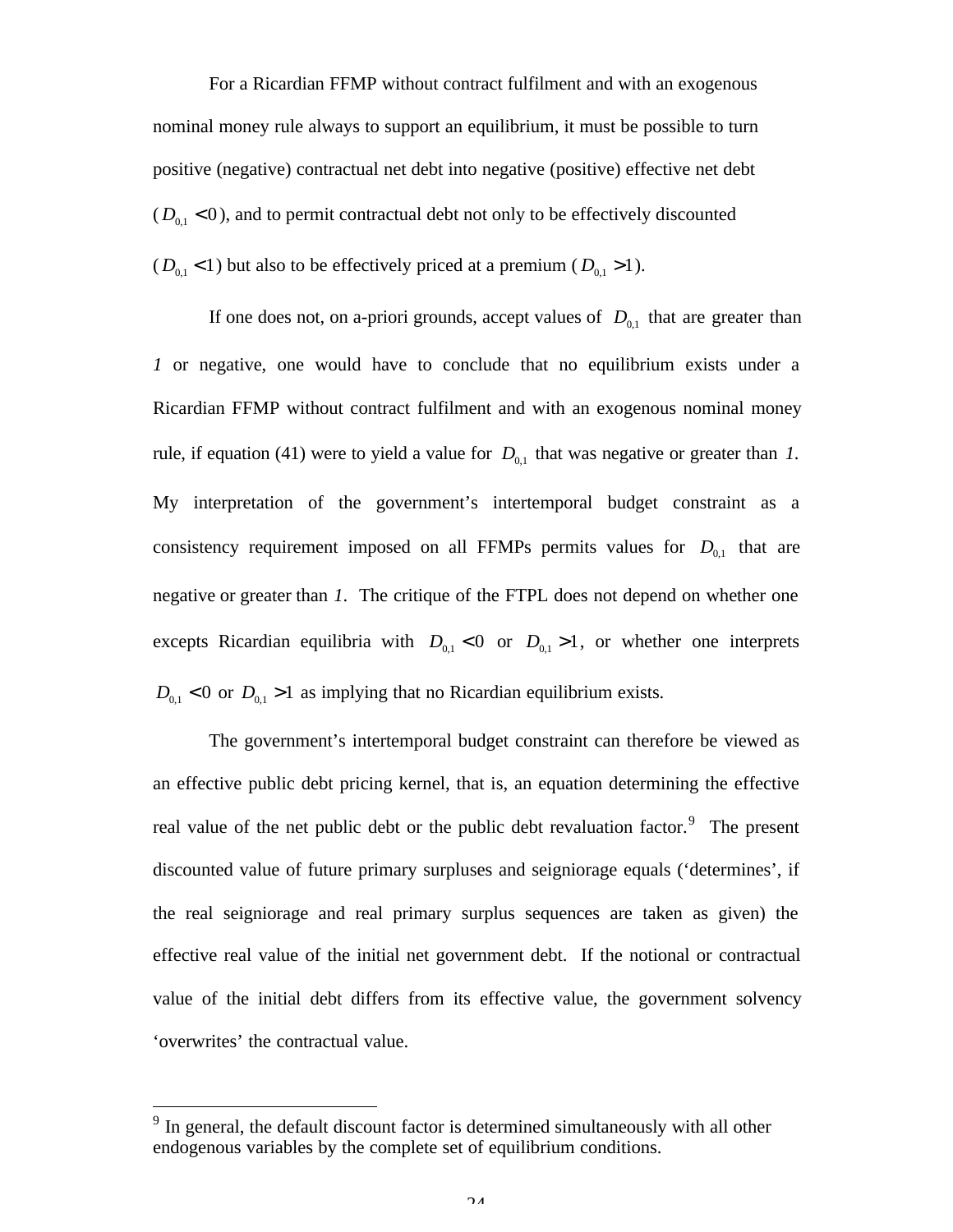I summarise this discussion as Proposition 3.

#### **Proposition 3.**

*Under a Ricardian FFMP without contract fulfilment and with an exogenous nominal money rule, the government's intertemporal budget constraint and the overdetermined FFMP determine the effective real value of the net public debt. This will in general be different from the notional or contractual value of the government's outstanding debt obligations.*

The remaining properties of the equilibrium are familiar:

### **Proposition 4.**

*Under the Ricardian FFMP without contract fulfilment and with an exogenous nominal money rule, money is neutral in equilibria in which it has value in each period.*

### *2.7 Equilibrium under the Ricardian FFMP without contract fulfilment and an exogenous nominal interest rate rule?*

As under the Ricardian FFMP with contract fulfilment and an exogenous nonnegative nominal interest rate rule (and endogenous nominal money stocks), the monetary equilibrium conditions (38,39) determine the real money stock sequence under the Ricardian FFMP without contract fulfilment and with an exogenous nominal interest rate rule. The remaining equilibrium conditions are (28), (30), (31), (32), (37) and (41).

The government's intertemporal budget constraint (41), with its overdetermined FFMP, now determines the effective real value of the initial net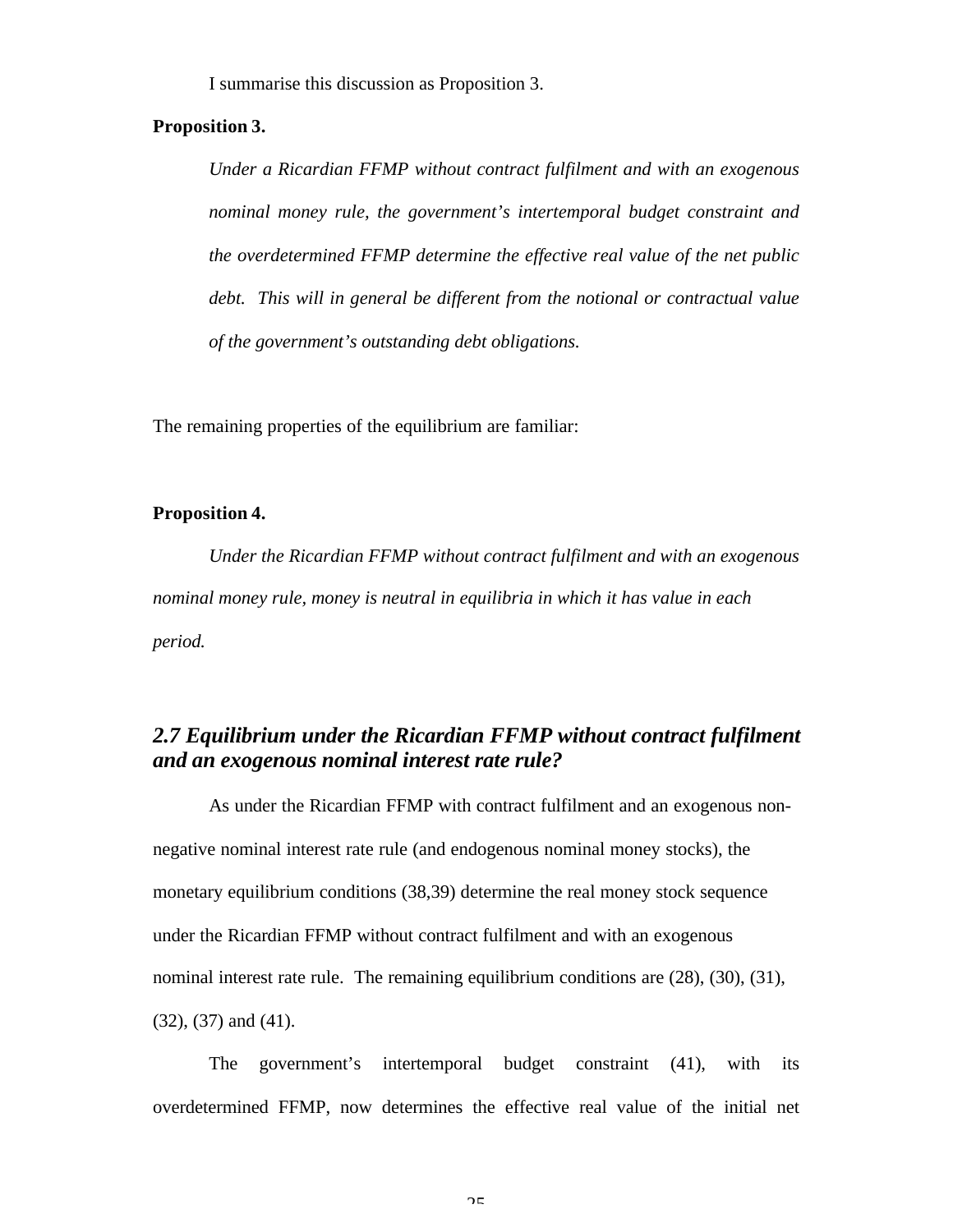public debt,  $\tilde{L}_0$ . The endogenous nominal money stock sequence and the price level sequence are indeterminate. Note that, if the initial stock of contractual nominal debt,  $B_0$ , is non-zero, both the initial price level,  $P_1$ , and the government debt revaluation factor,  $D_{0,1}$  are indeterminate. The effective real value of the initial net public debt,  $\tilde{L}_0$ , however, is well-determined. All other real equilibrium values, including the inflation rate, are well-determined.

# *2.8 Equilibrium under the non-Ricardian FFMP with an exogenous nominal money rule*

The equilibrium conditions are the same as for the Ricardian FFMP without contract fulfilment and with an exogenous nominal money rule, except for the imposition of the additional constraint that contractual government debt obligations are met exactly, that is,  $D_{0,1} \equiv 1$ . The equilibrium price sequence is determined by the government's intertemporal budget constraint with  $D_{0,1} \equiv 1$ , reproduced below as (42), and the monetary equilibrium conditions, (33,34) with the exogenous nominal money stock sequence imposed.

$$
\frac{\Gamma \overline{B}_0}{P_1} + \mathbf{g} \overline{b}_0 \equiv \sum_{j=0}^{N-1} \left( \frac{1}{1+\mathbf{d}} \right)^j \left[ \overline{s}_{1+j} - \overline{g} \right]
$$
(42)

The remaining equilibrium conditions are given by (28), (30), (31), (32) and (37).

Restricting consideration again to equilibria with a positive value for money in each period, it is clear that the system (42) and (33,34) is overdetermined. The initial price level is determined twice, once from the monetary equilibrium conditions and once from the government's intertemporal budget constraint. Except through a fluke,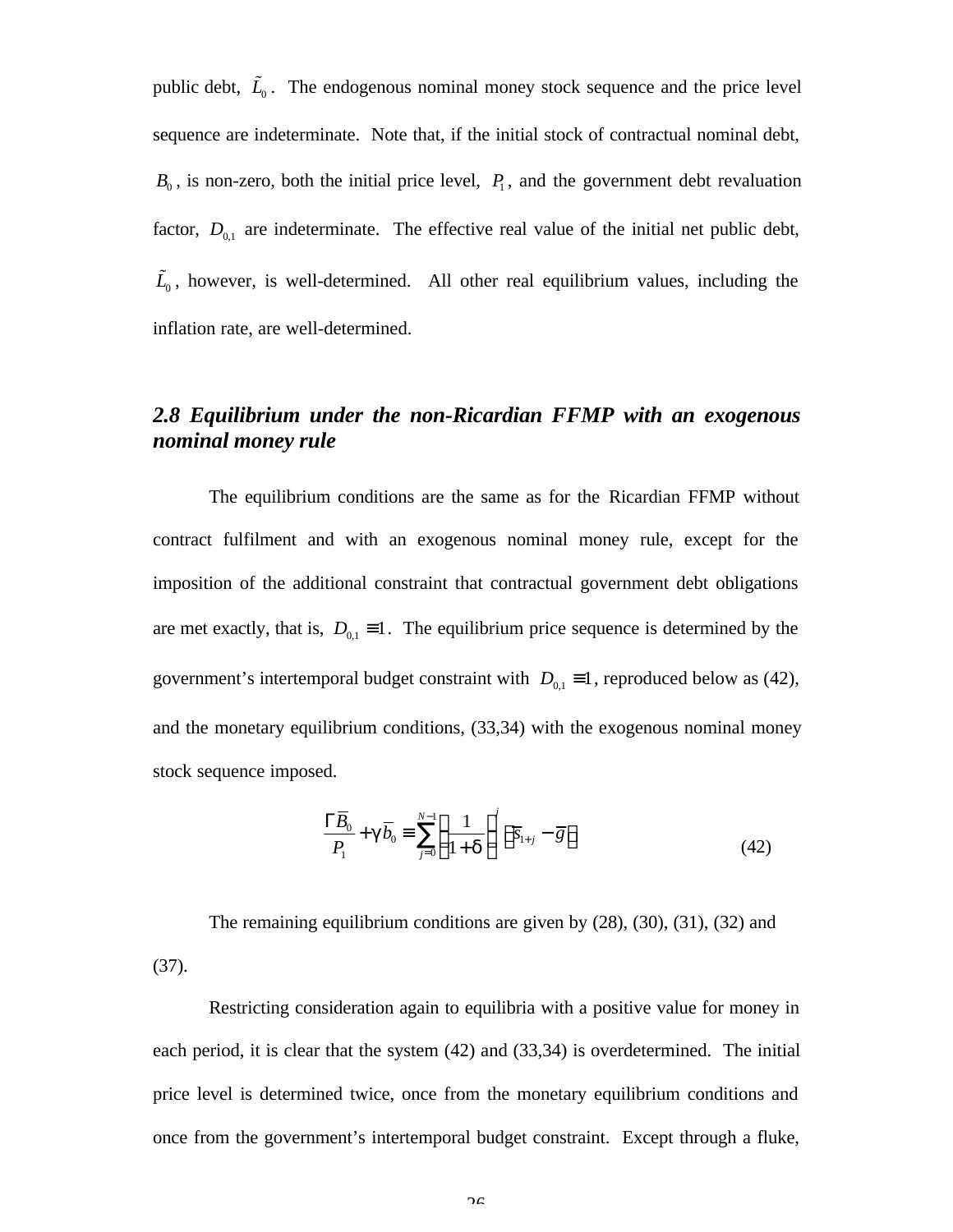these two values of the initial price level will not be the same. This should not be surprising. The equilibrium under the Ricardian FFMP with an exogenous nominal money rule (with or without contract fulfilment) was exactly determined. The non-Ricardian FFMP with an exogenous nominal money rule has a further restriction imposed on it.

#### **Proposition 5.**

*Under the non-Ricardian FFMP with an exogenous nominal money rule, the price level is overdetermined.*

# *2.9 Equilibrium under the non-Ricardian FFMP with an exogenous nominal interest rate rule: could this be the FTPL?*

Under a non-Ricardian FFMP with an exogenous nominal interest rate rule, the equilibrium conditions are the same as under the Ricardian FFMP without contract fulfilment and with an exogenous nominal interest rate rule, except for the addition of the constraint  $D_{0,1} \equiv 0$ . Outstanding contractual debt obligations have to be met exactly, despite the overdetermined FFMP.

It may seem that the price level indeterminacy characteristic of the Ricardian FFMPs with a fixed nominal interest rate rule can now be resolved. The monetary equilibrium conditions (33,34) determine the equilibrium real money balances for each period. The government's intertemporal budget constraint (42) (which has  $D_{0,1} \equiv 1$  imposed) determines the initial price level,  $P_1$ , and equation (43) permits all subsequent price levels to be determined.

$$
1 + \overline{i}_{t,t+1} = (1 + d) \frac{P_{t+1}}{P_t} \qquad 1 \le t \le N - 1 \tag{43}
$$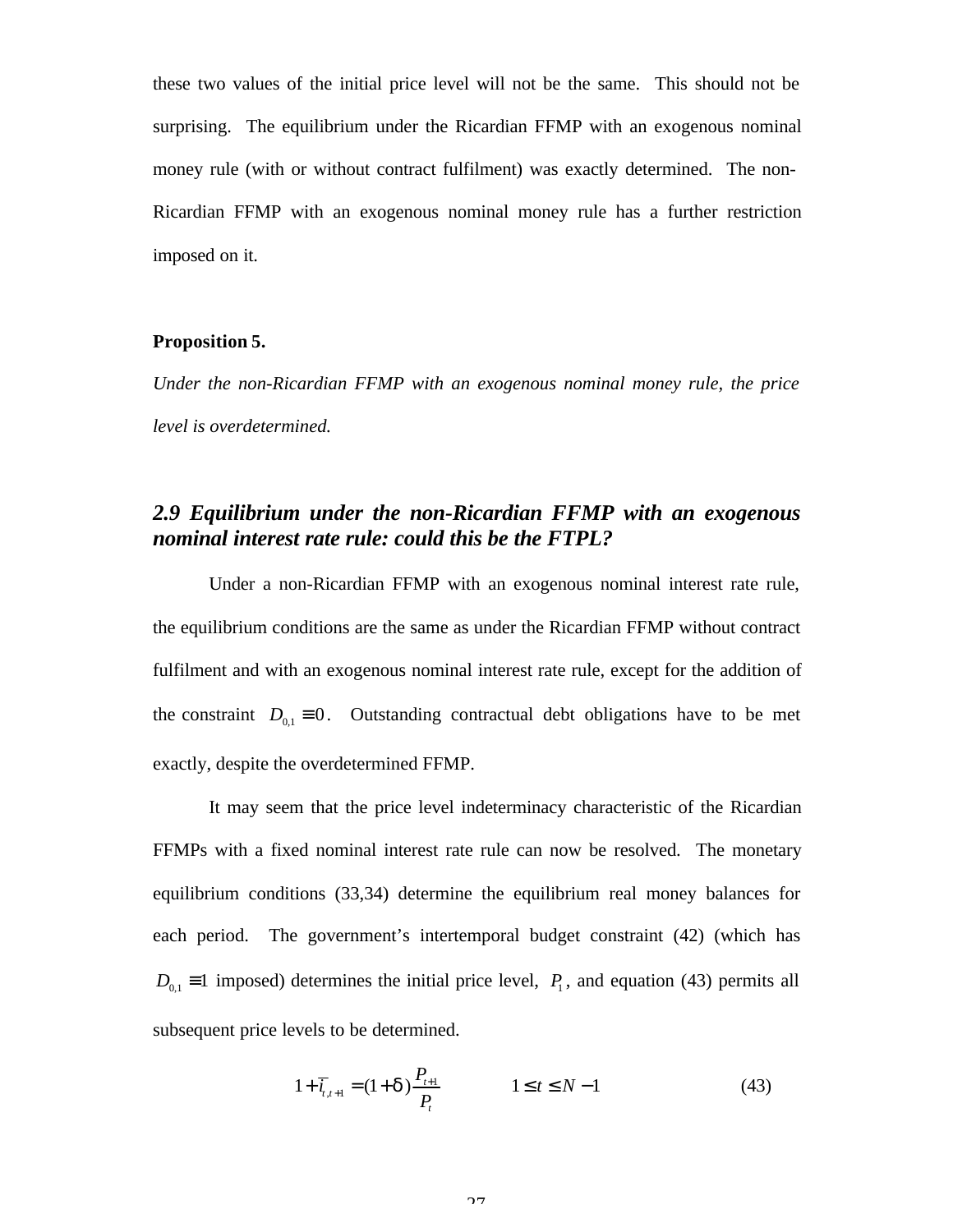The FTPL, with its overdetermined non-Ricardian FFMP, lets the initial price level do the work done by the government debt revaluation factor in the overdetermined Ricardian FFMP. The general price level revalues the outstanding stock of contractual nominal government debt to make it consistent with the overdetermined real spending, tax and seigniorage sequences. The effective real value of the initial public debt adjusts to satisfy the government's intertemporal budget constraint in equilibrium, *and* remains equal to the notional or contractual real value of the initial public debt. Could this be the FTPL?

Three questions arise. First, when is this fiscal theory of the price level mathematically consistent? Second, what else does the FTPL imply, and do these other implications make sense? Third, how robust is the FPTL?

# **3 Implications of the fiscal theory of the trice level: contradictions and anomalies** *3.1 An arbitrarily restricted domain of existence*

The general price level,  $P_1$ , cannot be negative. A necessary condition for the government's intertemporal budget constraint under the non-Ricardian FFMP to support an equilibrium is therefore that condition (44) be satisfied. Note that (44) is similar to condition (21), which ensures a non-negative value of the public debt revaluation factor.<sup>10</sup> It is the same as  $(21)$  if all government debt is nominally denominated.

$$
\operatorname{sgn}\left\{\overline{B}_{0}\right\} = \operatorname{sgn}\left\{\sum_{j=0}^{N-1} \left(\frac{1}{1+d}\right)^{j} \left[\overline{s}_{1+j} - \overline{g}\right] - \boldsymbol{g}\overline{b}_{0}\right\} \tag{44}
$$

 $\overline{a}$ 

 $10$  Note that (21) is not necessary for the validity of the Ricardian approach. It is irrelevant for the Ricardian approach with contract fulfilment. It is not necessary for the Ricardian approach without contract fulfilment, as it could be argued quite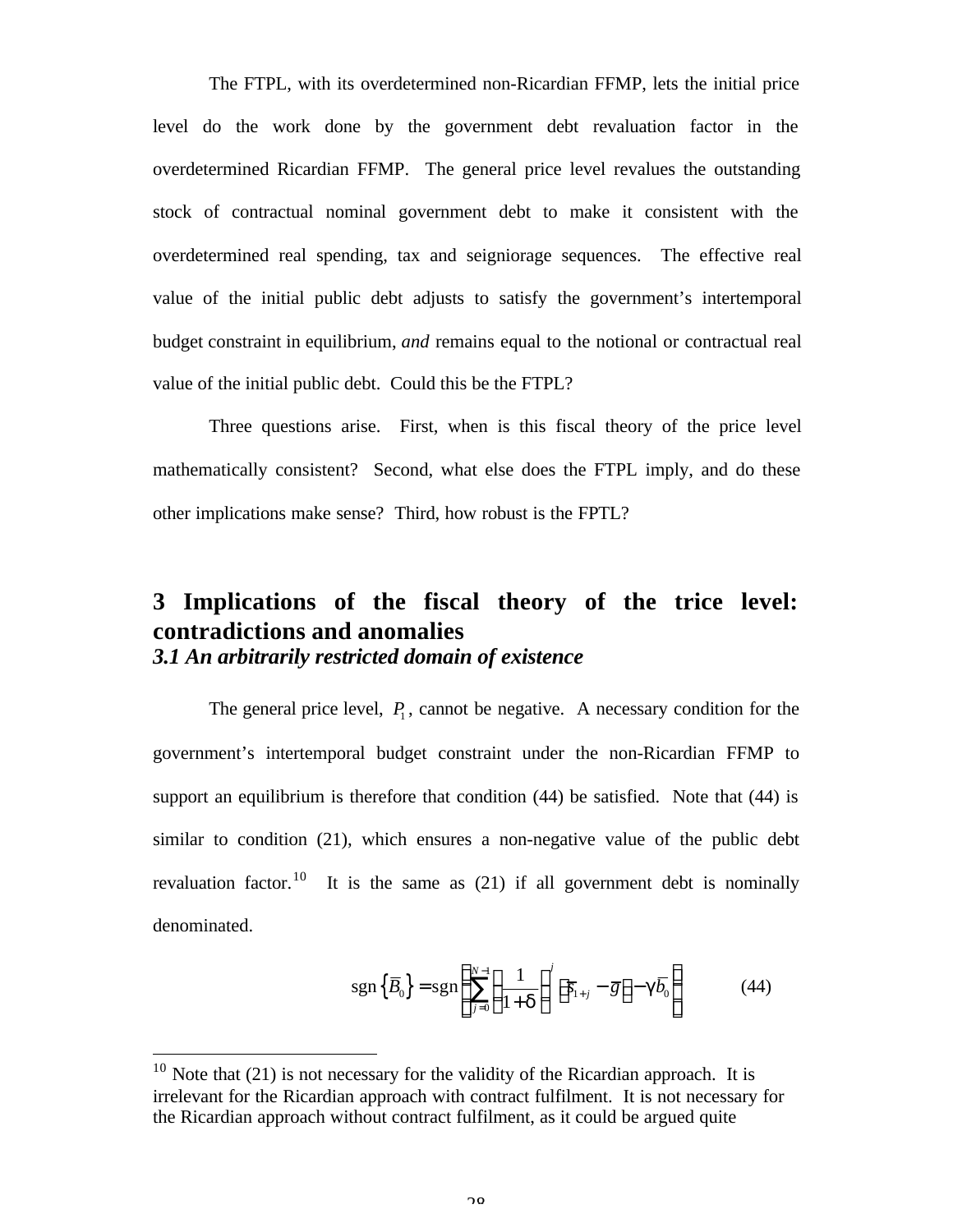Condition (44) says that the initial stock of non-monetary nominal public debt must be positive (negative) if the excess of the present discounted value of future real primary government surpluses plus future real seigniorage revenues over the value of the initial stock of index-linked government debt is positive (negative).

Everything on either side of equation (44) is exogenous or predetermined. There is no reason why arbitrary configurations of  $B_0$ ,  $b_0$ ,  $\mathbf{d}, \overline{g}$  and  $\{\overline{s}_t\}$ ,  $1 \le t \le N$ would always satisfy (44), although they may do so. If there is only index-linked public debt, there can be no FTPL. If, in an open economy extension of this model, all public debt is foreign-currency-denominated, there likewise is no FTPL. Arbitrary restrictions on the predetermined and exogenous variables in the government solvency constraint are required to support a non-negative equilibrium price level sequence.

# *3.2 The FTPL and the price of phlogiston: the price of money in an economy without money*

Taken at face value, the FTPL can determine the price of money (the reciprocal of *P*) when (44) is satisfied, even in a world in which there is no demand for money, and even in a world where money does not exist as a physical object or intangible fiduciary financial claim. In our model this will be the case when  $f=0$ . One interpretation of this world is one in which non-interest-bearing government fiat money, or cash, exists, but has become redundant as a medium of exchange and means of payment, and is dominated as a store of value by money-denominated securities with a positive nominal interest rate. Another interpretation is that of a world in which money does not exist, except as a name.

 $\overline{a}$ 

persuasively that, when the government's intertemporal budget constraint implies  $D_{0,1}$  < 0 or  $D_{0,1}$  > 1, there exists no Ricaridian equilibrium.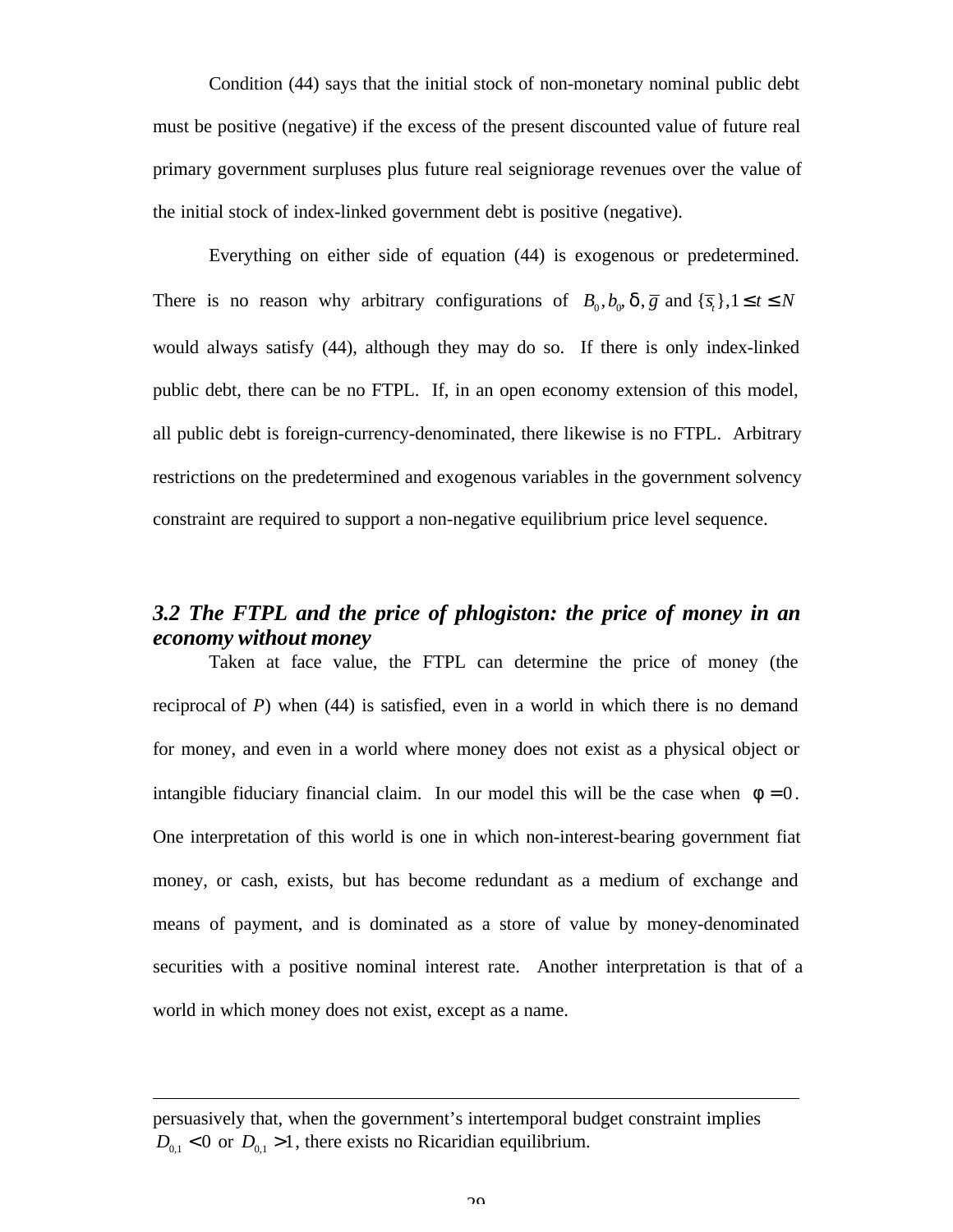There are interesting and important issues that arise when an economy gradually demonetises over time, say in response to technological and regulatory developments that permit households to economise on money to an ever-increasing degree and that may, ultimately, make the government's transactions medium completely redundant. The FTPL sheds no light on these issues. It does, however, permit the price of money to be determined in a world in which money only exists as a name, that is, as a numéraire, unit of account and invoicing unit. In this world, money does not exist as a physical object or as a financial claim. It can be thought of as an imaginary substance, like *phlogiston*, the imaginary element formerly believed to cause combustion. Private or public agents can issue securities denominated in terms of this pure numéraire.

According to the FTPL, under a non-Ricardian FFMP with an exogenous nominal interest rate rule, the price of phlogiston can be determined uniquely from the government's intertemporal budget constraint, if two conditions are satisfied. First, an interest-bearing financial claim denominated in terms of phlogiston is issued by the government.<sup>11</sup> Second, the constraint in  $(44)$  is satisfied.

Under these conditions, the government's intertemporal budget constraint (42) alone can, under the non-Ricardian exogenous nominal interest rate rule, determine the initial general price level in terms of phlogiston,  $P_1$ . From (43) all future price levels can then be determined. Equations (38,39) play no longer any role, with  $f = 0$ . A theory capable of pricing phlogiston, something that does not exist, except as a name, is an intellectual bridge too far.

The anomaly is eliminated if we replace the non-Ricardian intertemporal budget constraint (42) by the Ricardian intertemporal budget constraint, with or

 $2<sub>0</sub>$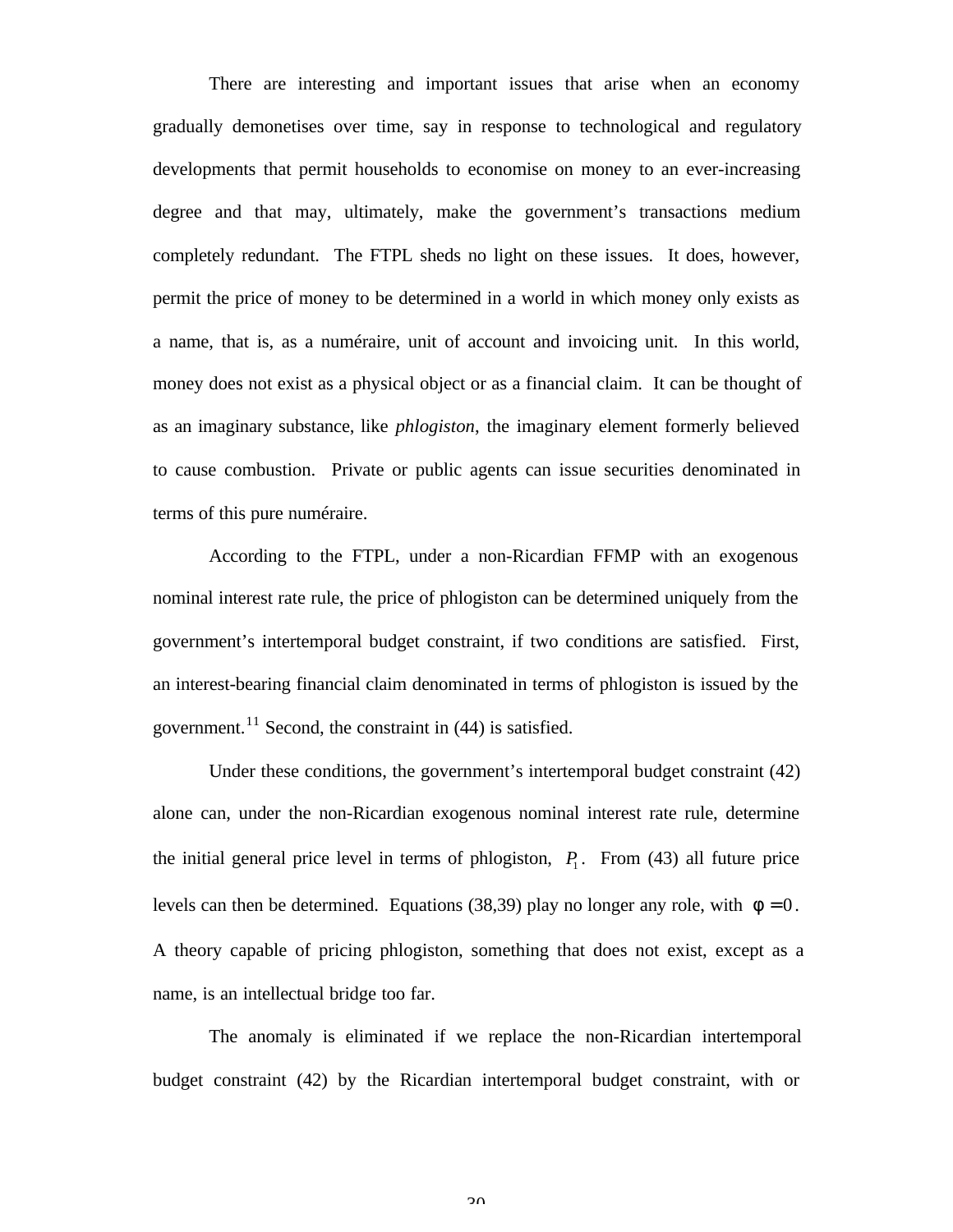without contract fulfilment. In either case, only real quantities of money, debt or taxes are determined. The nominal equilibrium sequences are indeterminate.

From the Ricardian perspective, the only thing determined by the government's intertemporal budget constraint when the FFMP is overdetermined, as it is in (41), is the effective real value of the net public debt in the initial period,  $\tilde{L}_0$ . It really does not matter what the contractual debt is denominated in, be it 'money', commodities or phlogiston. The government's intertemporal budget constraint determines the effective real value of the initial net public debt regardless of the denomination of the contractual debt obligations.

### *3.3 The FTPL and the HTPL*

 $\overline{a}$ 

One could apply the logic of the FTPL to the household sector and view the household's intertemporal budget constraint is viewed as a condition that need only be satisfied not only in equilibrium. Following the logic of the FTPL, one could then one can overdetermine the household's optimal consumption and portfolio allocation programme and fix  $c_1$  at some arbitrary positive level. The household solvency constraint then determines the period *1* price level. This gives us the 'household intertemporal budget constraint theory of the price level' or HTPL.

### *3.4 The FTPL when the price-level is predetermined*

Consider again the case where  $f > 0$ , for which, when the price level is nonpredetermined, an equilibrium exists with a positive price of money in each period. If the price level is predetermined, that is, the price level in period *t* depends on the price

 $11$  The payment(s) that define this security cannot, of course, be made in phlogiston, that is, by the transfer of units of phlogiston.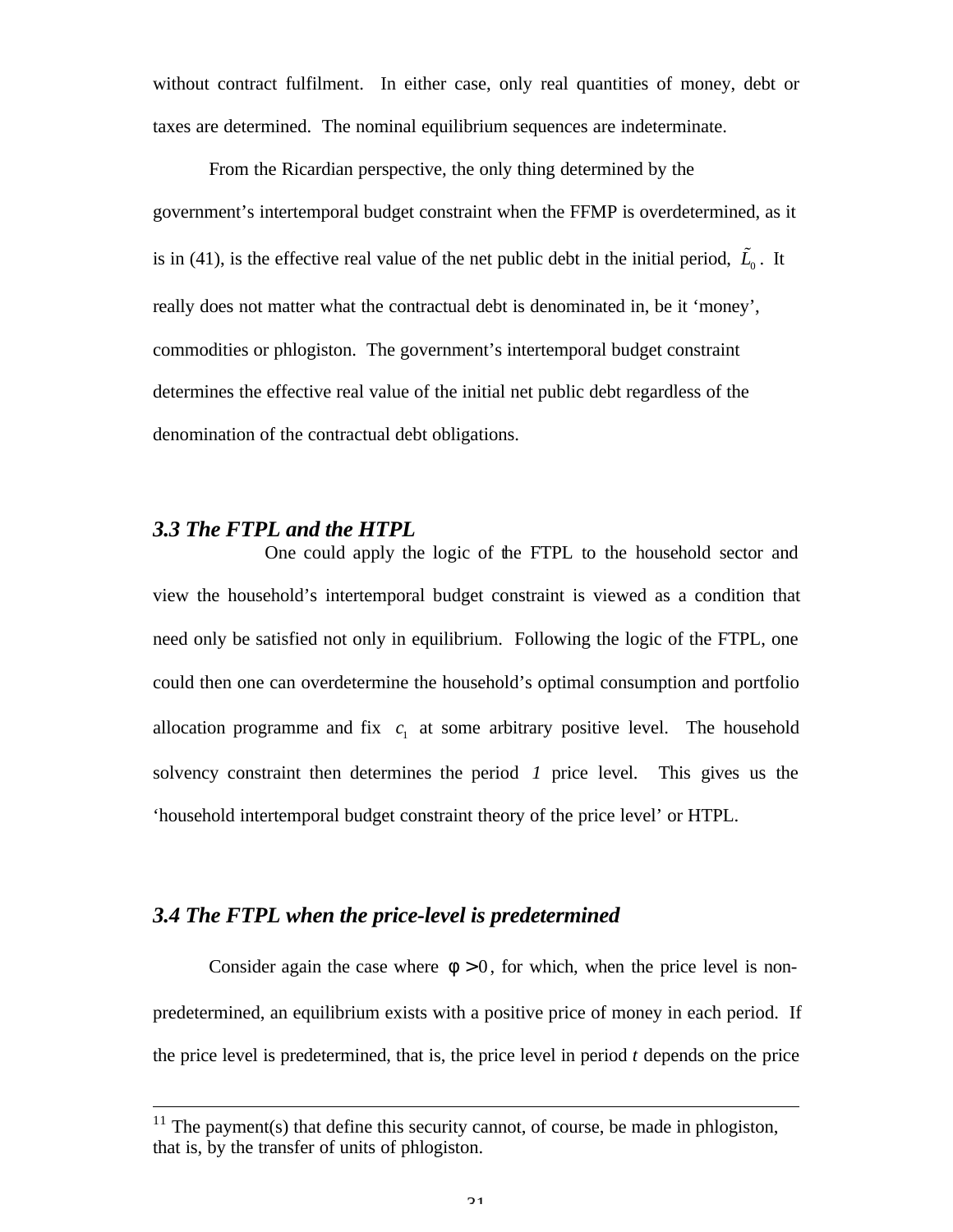level in one or more periods before *t,* the FTPL leads to an overdetermined price level even when the authorities adopt an exogenous nominal interest rate rule. In Buiter (1999), I consider a simple 'Keynesian' example of such an economy, in which output is demand-determined and the price level is predetermined and updated through a simple accelerationist Phillips curve.<sup>12</sup> With the price level in period *1* predetermined, it cannot do the job of mimicking a revaluation factor on the public debt in the government's intertemporal budget constraint. Under Ricardian FFMPs, the model continues to be exactly determined.

Whether the government's intertemporal budget constraint is to be treated as an equilibrium condition or an identity should not depend on whether the price level is non-predetermined or predetermined, just as it should not depend on whether the nominal money stock sequence is endogenous or exogenous.

The infinite-horizon version of the model is considered in a longer version of this paper (Buiter (2000)). All results, inconsistencies and anomalies of the finitehorizon case carry over to the infinite-horizon case with one exception. Proposition 5, that under a non-Ricardian FFMP with an exogenous rule for the nominal money stock, the general price level is *overdetermined*, now only applies when the velocity of circulation of money does not depend on the nominal interest rate and, through that, on expected future price levels. When the demand for money responds to the opportunity cost of holding money, the price level is not overdetermined when the nominal money stock is exogenous, but other anomalies, such as explosive or implosive behaviour of the price level occur (see also Buiter (1998)).

 $\overline{a}$ 

 $12$  In the example the first difference of the price level (or the rate of inflation) is also predetermined.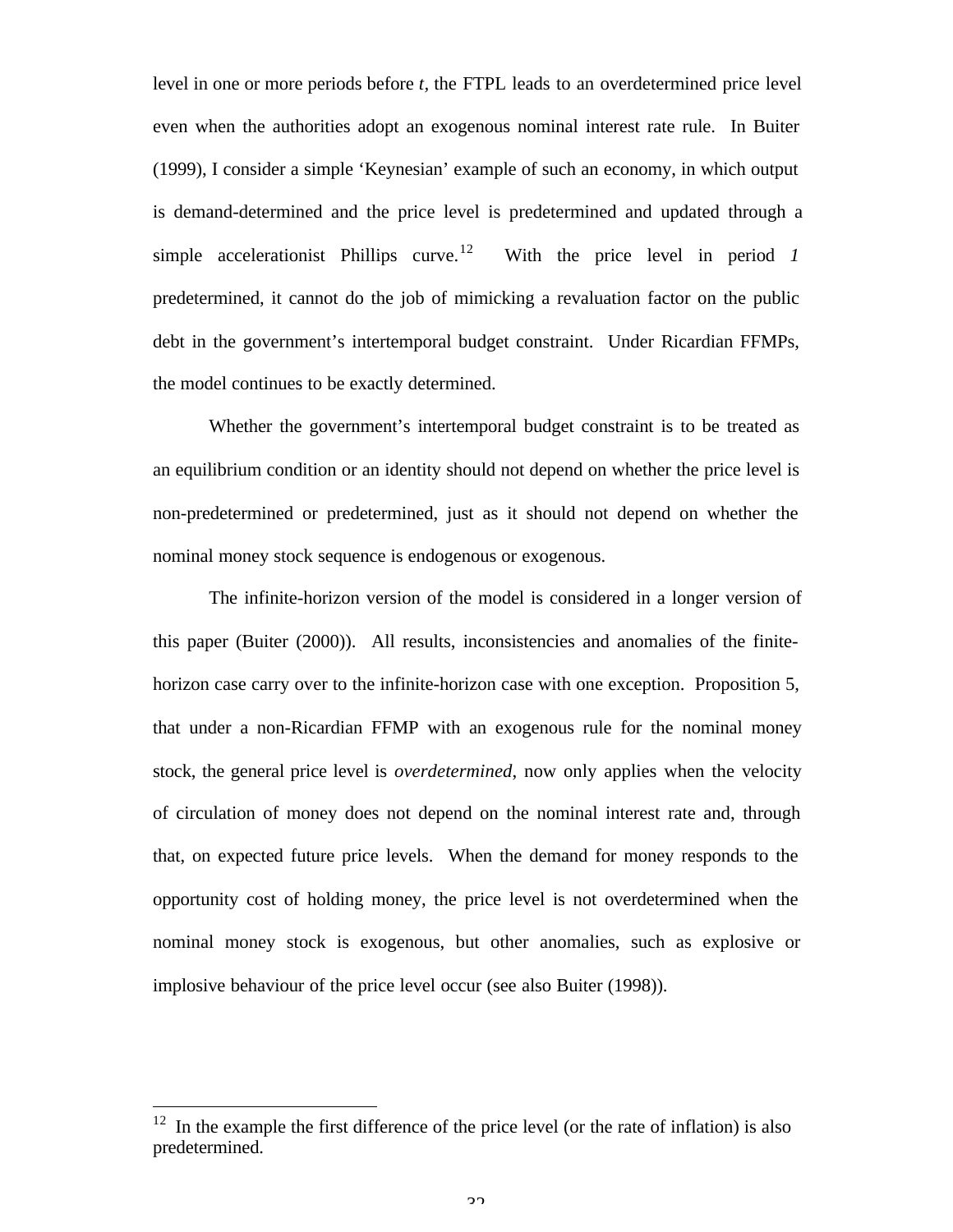### **5 Conclusion**

The Ricardian approach to the government budget constraint recognises two cases that are well-posed. If the outstanding contractual debt obligations of the government have to be met exactly, the fiscal-financial-monetary programme has to leave one degree of freedom. If no degrees of freedom are left, the government will not, in general be able to meet its outstanding contractual debt obligations exactly. Default, partial or complete, or 'supersolvency' results in this case.

The non-Ricardian approach, which purports to support the fiscal theory of the price level, admits a third case. Here the outstanding contractual debt obligations of the government have to be met exactly, but nevertheless the fiscal-financial-monetary programme has no degrees of freedom. From the Ricardian perspective, this third case is ill-posed and represents an overdetermined fiscal-financial-monetary programme. In the fiscal theory of the price level, the general price level is required to mimic the role paid in well-posed Ricardian models by the default discount (or premium) factor on the public debt. Generically, the general price level cannot play that role. Once the possibility of explicit default is properly allowed for, non-Ricardian regimes become Ricardian regimes and the fiscal theory of the price level vanishes.

The fiscal theory of the price level confuses the roles of budget constraints and equilibrium conditions in models of a market economy. The resulting 'equilibria' are either inconsistent – they are overdetermined or imply a negative price level – or vitiated by anomalies, including the ability to price money in a world without money.

The Ricardian view of budget constraints as identities avoids all inconsistencies and anomalies. Unlike the fiscal theory of the price level, which can only hold when the government sets nominal interest rates, the Ricardian approach

33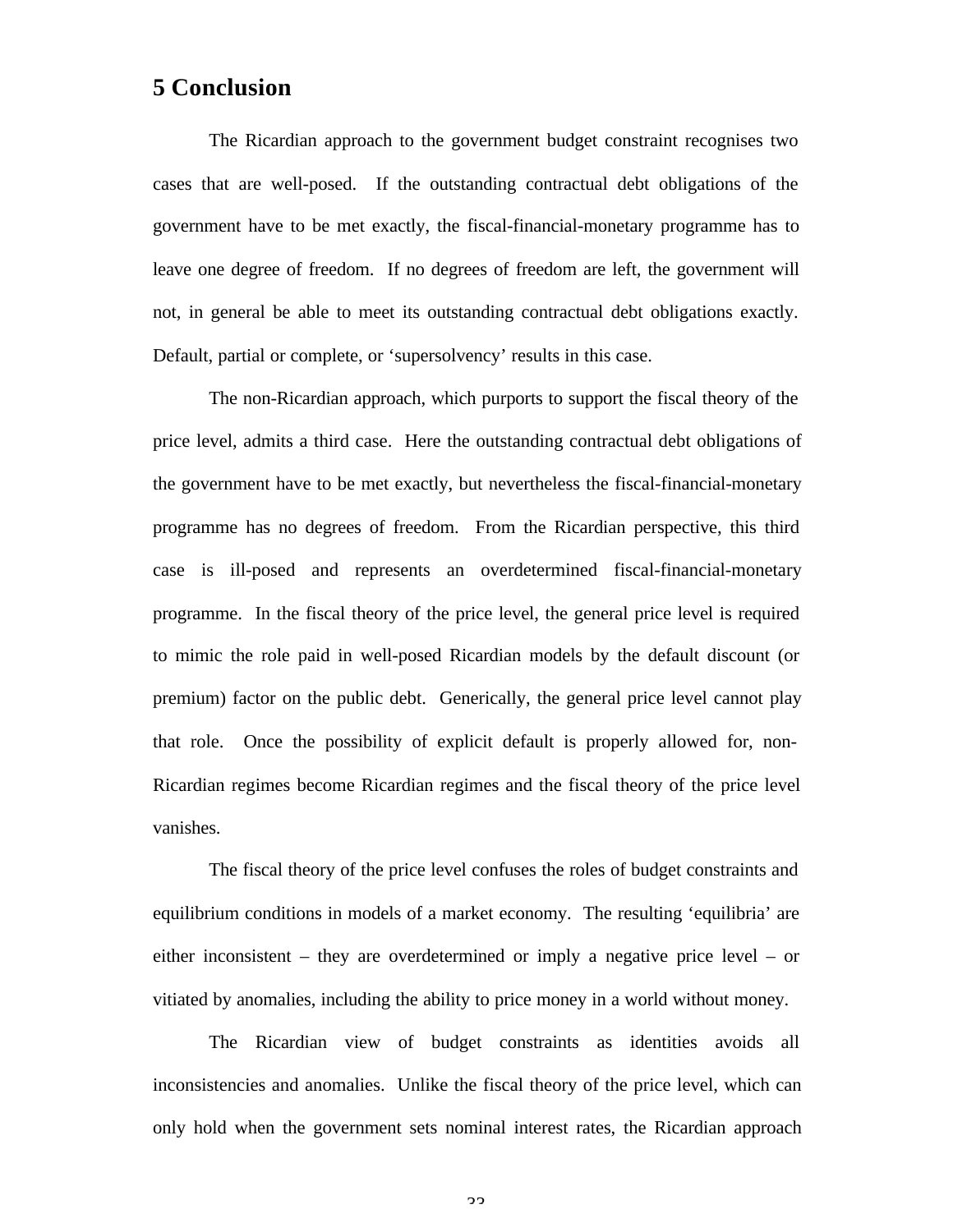remains valid regardless of whether the government controls the nominal interest rate or the nominal money stock. Unlike the fiscal theory of the price level, the Ricardian approach is valid regardless of the initial configuration of the government's contractual debt obligations. Unlike the fiscal theory of the price level, the Ricardian approach remains valid when the price level is predetermined. And unlike the fiscal theory of the price level, the Ricardian approach applies equally in a world without money as in a monetary economy.

The fiscal theory of the price level rests on a fundamental confusion between equilibrium conditions and budget constraints. It therefore does not constitute a valid starting point for further research in monetary economics.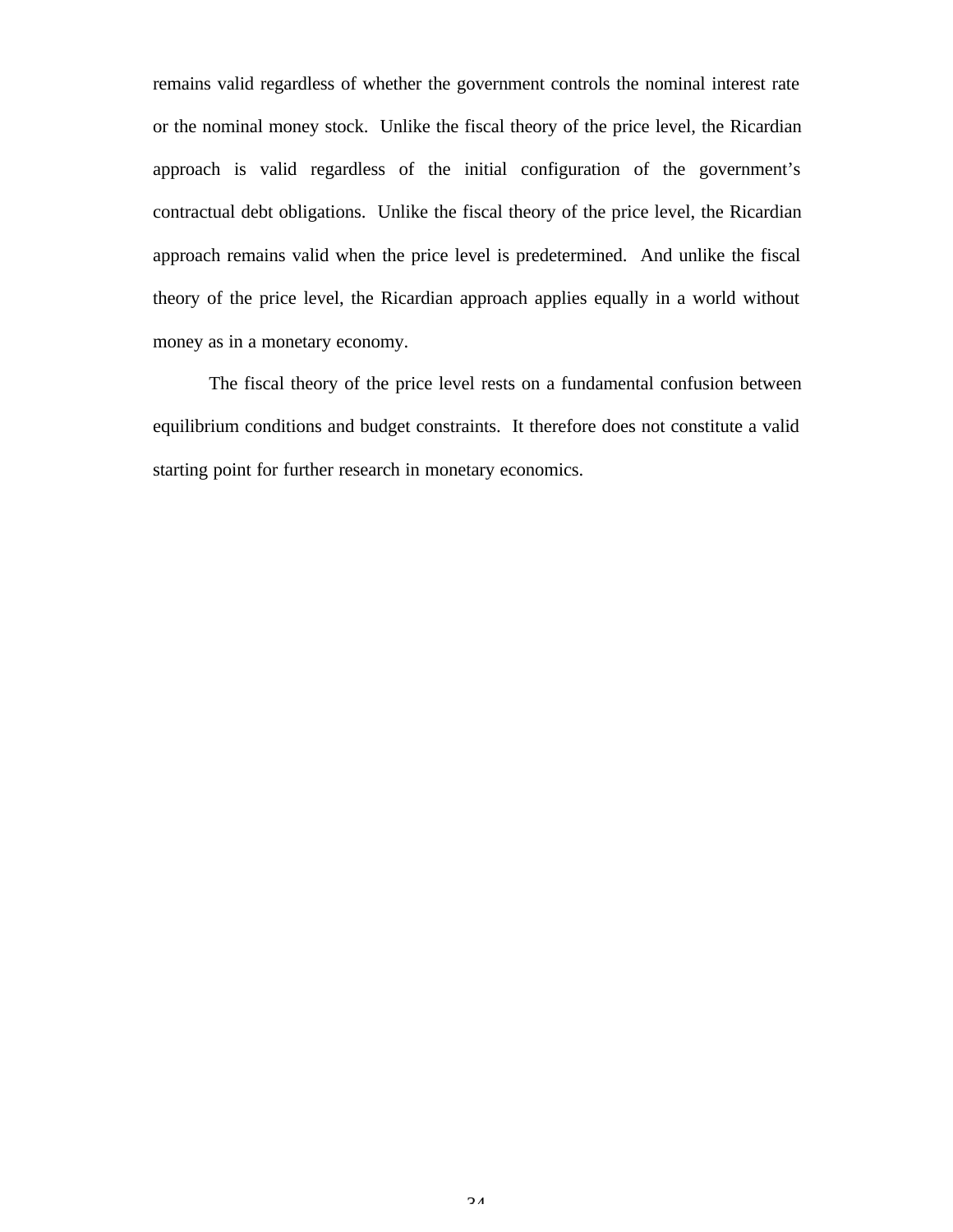### **References**

Auernheimer, L. and Contreras, B. (1990), 'Control of the interest rate with a government budget constraint: price level determinacy, and other results', mimeo, Texas A&M University, February.

Auernheimer, L. and Contreras, B. (1991), 'A Nominal Interest Rate Rule: the Case of the Open Economy', mimeo, Texas A&M University, July, revised March 1997.

Auernheimer, L. and Contreras, B. (1995), 'Control de la tasa de interes con restriccion presupuestaria: Determinacion de los precios y otros resultados', *El Trimestere Economico*, 62(3), July-September, pp. 381-96.

Begg, D. K. H. and Haque, B. (1984), 'A Nominal Interest Rate Rule and Price Level Indeterminacy Reconsidered', *Greek Economic Review*, 6(1), pp. 31-46.

Buiter, W. H. (1987), 'A fiscal theory of hyperdeflations? Some surprising monetarist arithmetic', *Oxford Economic Papers*, 39, pp. 111-18.

Buiter, W. H. (1998), 'The Young Person's Guide to Neutrality, Price Level Indeterminacy, Interest Rate Pegs and Fiscal Theories of the Price Level', National Bureau of Economic Research Working Paper No. 6396, February.

Buiter, W. H. (1999), 'The Fallacy of the Fiscal Theory of the Price Level', National Bureau of Economic Research Working Paper W7302, August.

Buiter, W. H. and Kletzer, K. M. (1998), 'Uses and Limitations of Public Debt', in Steven Brakman, Hans van Ees and Simon K. Kuipers eds. *Market Behaviour and Macroeconomic Modelling*, MacMillan Press Ltd, London, 1998, pp. 275-307.

Canzoneri, M. B., Cumby, R. E. and Diba, B. T. (1998a), Does Fiscal or Monetary Policy Provide a Nominal Anchor: Evidence from the OECD Countries', Mimeo, Georgetown University.

Canzoneri, M. B., Cumby, R. E. and Diba, B. T. (1998b), 'Is the Price Level Determined by the Needs of Fiscal Solvency?', CEPR Discussion Paper No. 1772, January.

Clements, M., Herrendorf, B. and Valentinyi, A. (1998), 'Price Level Determination and Default on Long-term Government Debt', University of Warwick Mimeo.

Clower, R. W. (1967), 'A reconsideration of the microfoundations of monetary theory.', *Western Economic Journal*, 6, December, pp. 1-8.

Cochrane, J. H. (1996), 'Maturity Matters: Long-Term Debt in the Fiscal Theory of the Price Level,' unpublished, University of Chicago, December.

Cochrane, J. H. (1999a), 'A Frictionless View of U.S. Inflation', *NBER Macroeconomics Annual, 1998,* Ben. S. Bernanke and Julio J. Rotemberg eds., the MIT Press, Cambridge, Massachusetts, pp. 323-384.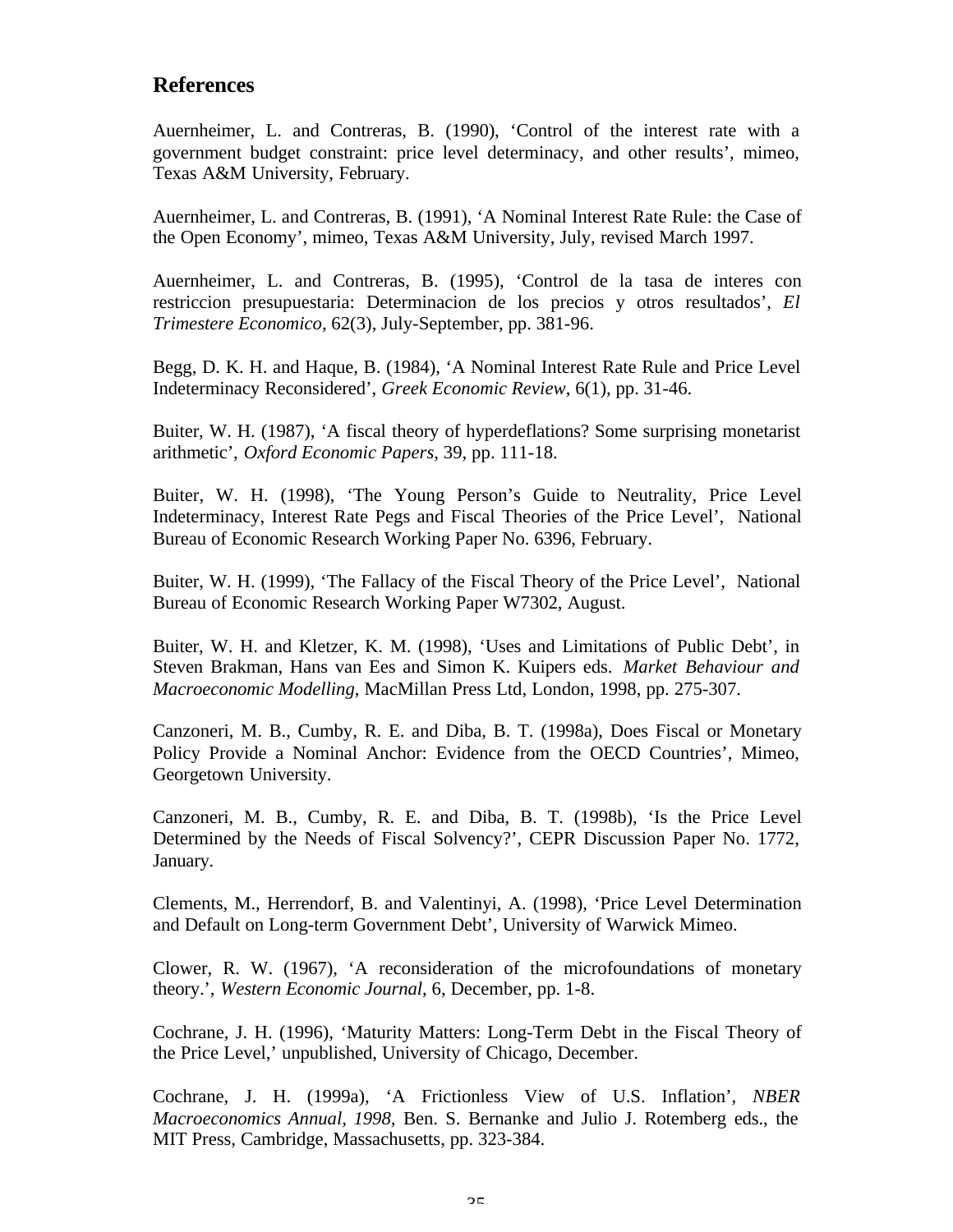Cochrane, J. H. (1999b), 'Long-term debt and optimal policy in the fiscal theory of the price level' mimeo, University of Chicago, June 16.

Cochrane, J. H. (1999c), 'Money as a Stock: Price Level Determination with no Money Demand', Mimeo, August 1999.

Concise Oxford Dictionary (1995), Ninth Edition, Della Thompson ed., Clarendon Press, Oxford.

Dupor, B. (1997), Exchange Rates and the Fiscal Theory of the Price Level', unpublished, University of Pennsylvania, October, forthcoming, *Journal of Monetary Economics*.

Helpman, E. (1981), 'An Exploration of the Theory of Exchange Rate Regimes', *Journal of Political Economy*, 89, October, pp. 865-890.

Janssen, N., Nolan C. and Thomas, R. , ' Money, Debt and Prices in the UK, 1705- 1996'. Mimeo, Bank of England.

Leeper, E. M. (1991), 'Equilibria Under 'Active' and 'Passive' Monetary and Fiscal Policies', *Journal of Monetary Economics*, 27, pp. 129-147.

Leeper, E. M. and Sims, C. A. (1994), 'Towards a Modern Macroeconomic Model Usable for Policy Analysis', *NBER Macroeconomics Annual 1994*, pp. 81-118.

Loyo, E. (1997a), 'Going International With the Fiscal Theory of the Price Level', Unpublished, Princeton University, November.

Loyo, E. (1997b), 'The Wealth Effects of Monetary Policy and Brazilian Inflation', unpublished, Princeton University, November.

Lucas, R. E. (1982), 'Interest Rates and Currency Prices in a Two-Country World', *Journal of Monetary Economics*, 22, July, pp. 335-60.

Luttmer, E. G.J. (1997), 'Notes on Price Level Determinacy', mimeo, London School of Economics, October.

McCallum, B. T. (1998), 'Indeterminacy, Bubbles and the Fiscal Theory of Price Level Determination', NBER Working Paper No. 6456, March.

Obstfeld, M. and Rogoff, K. (1983), 'Speculative hyperinflations in maximizing models: Can we rule them out?', *Journal of Political Economy*, 91, August, pp. 675- 87.

Obstfeld, M. and Rogoff, K. (1986), 'Ruling out divergent speculative bubbles', *Journal of Monetary Economics*, 17, May, pp. 346-62.

Obstfeld, M. and Rogoff, K. (1996), *Foundations of International Macroeconomics*, MIT Press, Cambridge, Massachusetts.